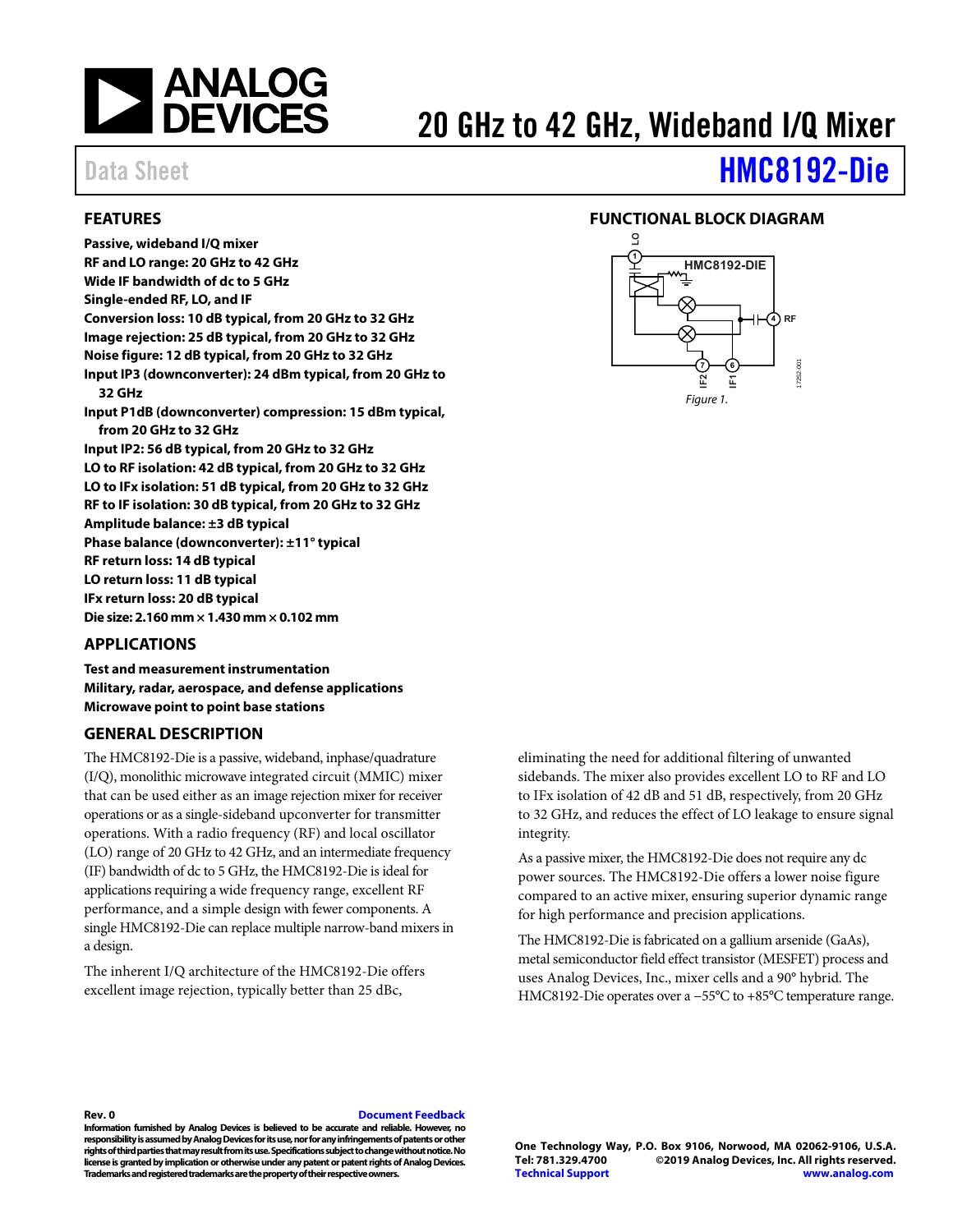## **TABLE OF CONTENTS**

| Isolation and Return Loss Without External 90° Hybrid at the |  |
|--------------------------------------------------------------|--|
|                                                              |  |
| Amplitude and Phase Imbalance Performance: Downconverter,    |  |
|                                                              |  |
|                                                              |  |
|                                                              |  |
| Mounting and Bonding Techniques for Millimeter Wave GaAs     |  |
|                                                              |  |
|                                                              |  |
|                                                              |  |
|                                                              |  |
|                                                              |  |

### <span id="page-1-0"></span>**REVISION HISTORY**

3/2019-Revision 0: Initial Version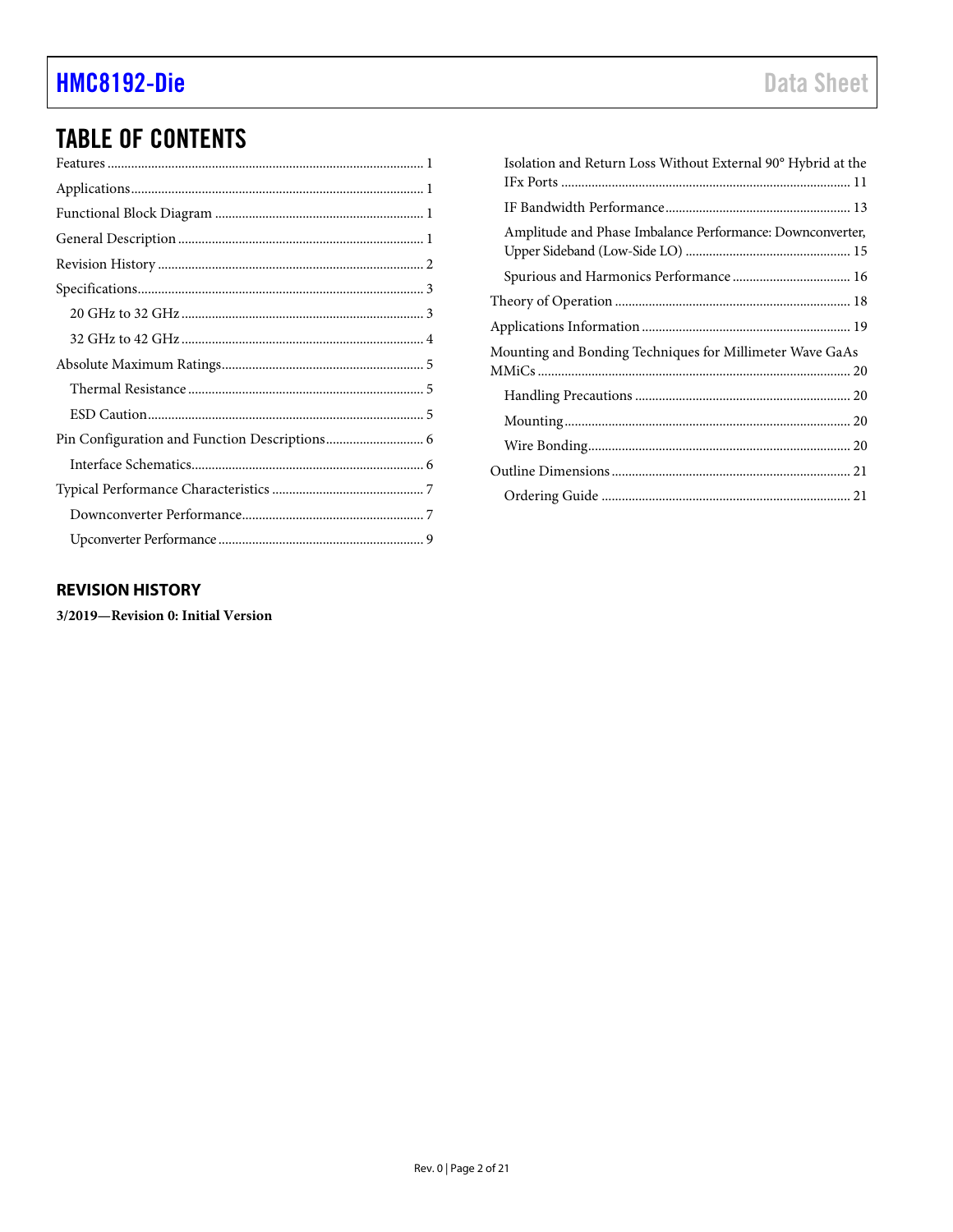### <span id="page-2-0"></span>**SPECIFICATIONS**

### <span id="page-2-1"></span>**20 GHz TO 32 GHz**

 $T_A = 25^{\circ}$ C, IF = 100 MHz, LO drive = 18 dBm, all measurements performed as a downconverter with upper sideband selected, external 90° hybrid at the IFx ports, and LO amplifier in line with lab bench LO source, unless otherwise noted.

| Table 1.                             |                               |     |                |            |             |
|--------------------------------------|-------------------------------|-----|----------------|------------|-------------|
| <b>Parameter</b>                     | Symbol                        | Min | <b>Typ</b>     | <b>Max</b> | <b>Unit</b> |
| <b>FREQUENCY</b>                     |                               |     |                |            |             |
| Radio                                | <b>RF</b>                     | 20  |                | 32         | GHz         |
| LO                                   | $f_{LO}$                      | 20  |                | 32         | GHz         |
| Intermediate                         | IF                            | DC  |                | 5          | GHz         |
| LO DRIVE LEVEL                       |                               | 16  | 18             | 20         | dBm         |
| RF PERFORMANCE AS DOWNCONVERTER      |                               |     |                |            |             |
| <b>Conversion Loss</b>               |                               |     | 10             | 12         | dB          |
| Image Rejection                      |                               | 15  | 25             |            | dBc         |
| Single-Sideband Noise Figure         | <b>SSB NF</b>                 |     | 12             |            | dB          |
| Input Third-Order Intercept          | IP <sub>3</sub>               | 22  | 24             |            | dBm         |
| Input 1 dB Compression Point         | P <sub>1</sub> d <sub>B</sub> |     | 15             |            | dBm         |
| Input Second-Order Intercept         | IP <sub>2</sub>               |     | 56             |            | dBm         |
| Amplitude Balance <sup>1</sup>       |                               |     | ±3             |            | dB          |
| Phase Balance <sup>1</sup>           |                               |     | ±11            |            | Degrees     |
| RF PERFORMANCE AS UPCONVERTER        |                               |     |                |            |             |
| <b>Conversion Loss</b>               |                               |     | $\overline{7}$ |            | dB          |
| Sideband Rejection                   |                               |     | 19             |            | dBc         |
| Input Third-Order Intercept          | IP <sub>3</sub>               |     | 21             |            | dBm         |
| Input 1 dB Compression Point         | P <sub>1</sub> d <sub>B</sub> |     | 13             |            | dBm         |
| <b>ISOLATION PERFORMANCE</b>         |                               |     |                |            |             |
| LO to RF                             |                               | 36  | 42             |            | dB          |
| LO to $IFx1$                         |                               |     | 51             |            | dB          |
| $RF$ to $IF1$                        |                               |     | 30             |            | dB          |
| RETURN LOSS PERFORMANCE <sup>1</sup> |                               |     |                |            |             |
| <b>RF</b>                            |                               |     | 14             |            | dB          |
| LO                                   |                               |     | 11             |            | dB          |
| <b>IFx</b>                           |                               |     | 20             |            | dB          |

 $1$  Measurements taken without 90 $^{\circ}$  hybrid at the IFx ports.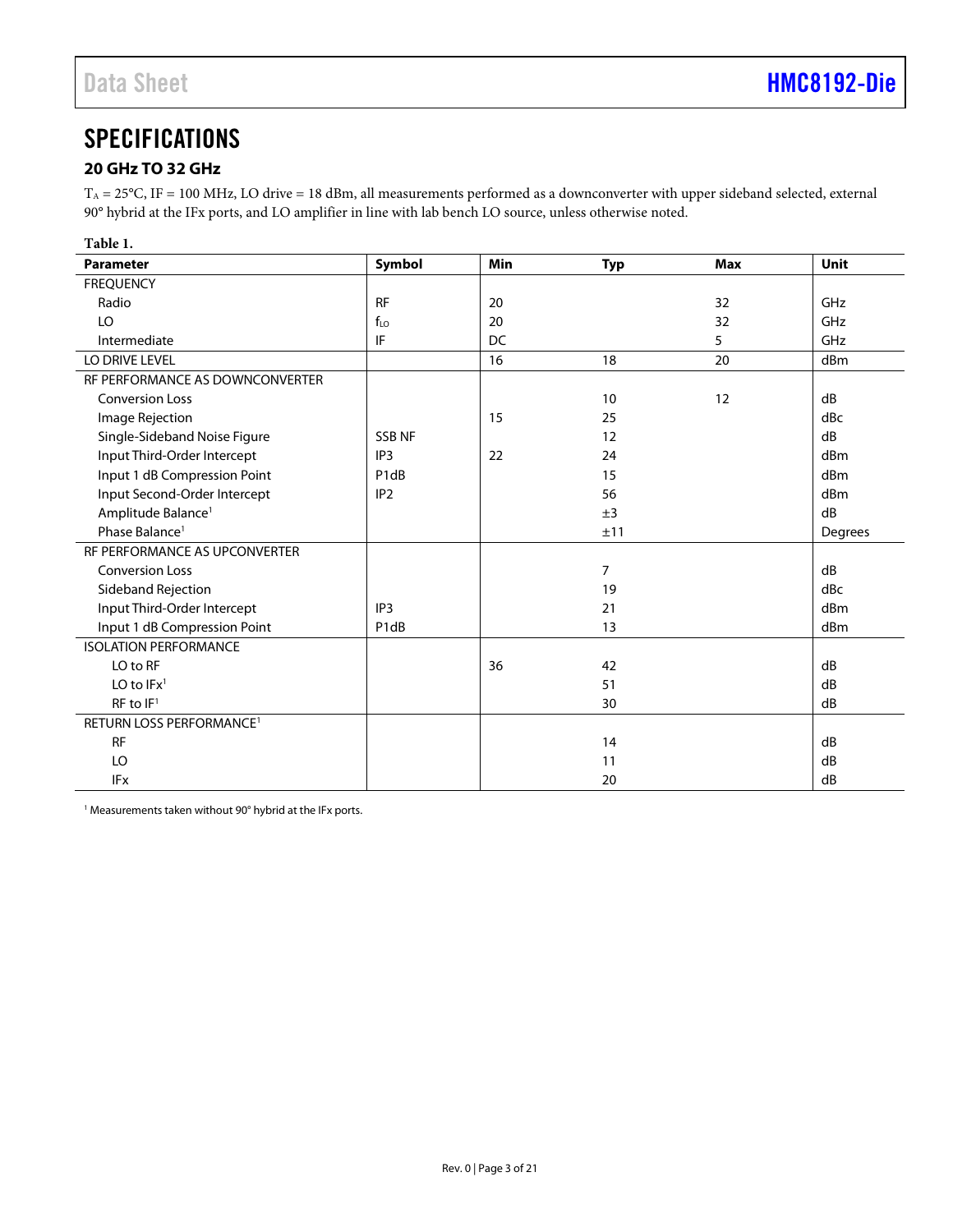### <span id="page-3-0"></span>**32 GHz TO 42 GHz**

 $T_A = 25^{\circ}$ C, IF = 100 MHz, LO drive = 18 dBm, all measurements performed as downconverter with upper sideband selected, external 90 $^{\circ}$ hybrid at the IFx ports, and LO amplifier in line with lab bench LO source, unless otherwise noted.

| Table 2.                             |                               |            |            |            |         |
|--------------------------------------|-------------------------------|------------|------------|------------|---------|
| <b>Parameter</b>                     | Symbol                        | <b>Min</b> | <b>Typ</b> | <b>Max</b> | Unit    |
| <b>FREQUENCY</b>                     |                               |            |            |            |         |
| Radio                                | <b>RF</b>                     | 32         |            | 42         | GHz     |
| LO                                   | $f_{LO}$                      | 32         |            | 42         | GHz     |
| Intermediate                         | IF                            | DC         |            | 5          | GHz     |
| LO DRIVE LEVEL                       |                               | 16         | 18         | 20         | dBm     |
| RF PERFORMANCE AS DOWNCONVERTER      |                               |            |            |            |         |
| <b>Conversion Loss</b>               |                               |            | 13         | 15.5       | dB      |
| Image Rejection                      |                               | 12         | 18         |            | dBc     |
| Single-Sideband Noise Figure         | <b>SSB NF</b>                 |            | 16         |            | dB      |
| Input Third-Order Intercept          | IP <sub>3</sub>               | 17         | 24         |            | dBm     |
| Input 1 dB Compression Point         | P <sub>1</sub> d <sub>B</sub> |            | 16         |            | dBm     |
| Input Second-Order Intercept         | IP <sub>2</sub>               |            | 46         |            | dBm     |
| Amplitude Balance <sup>1</sup>       |                               |            | ±3         |            | dB      |
| Phase Balance <sup>1</sup>           |                               |            | ±11        |            | Degrees |
| RF PERFORMANCE AS UPCONVERTER        |                               |            |            |            |         |
| <b>Conversion Loss</b>               |                               |            | 8          |            | dB      |
| Sideband Rejection                   |                               |            | 15         |            | dBc     |
| Input Third-Order Intercept          | IP <sub>3</sub>               |            | 17         |            | dBm     |
| Input 1 dB Compression Point         | P1dB                          |            | 12         |            | dBm     |
| <b>ISOLATION PERFORMANCE</b>         |                               |            |            |            |         |
| LO to RF                             |                               | 34         | 41         |            | dB      |
| LO to $IFx1$                         |                               |            | 55         |            | dB      |
| RF to IF <sup>1</sup>                |                               |            | 34         |            | dB      |
| RETURN LOSS PERFORMANCE <sup>1</sup> |                               |            |            |            |         |
| <b>RF</b>                            |                               |            | 14         |            | dB      |
| LO                                   |                               |            | 11         |            | dB      |
| <b>IFx</b>                           |                               |            | 20         |            | dB      |

<sup>1</sup> Measurements taken without 90° hybrid at the IFx ports.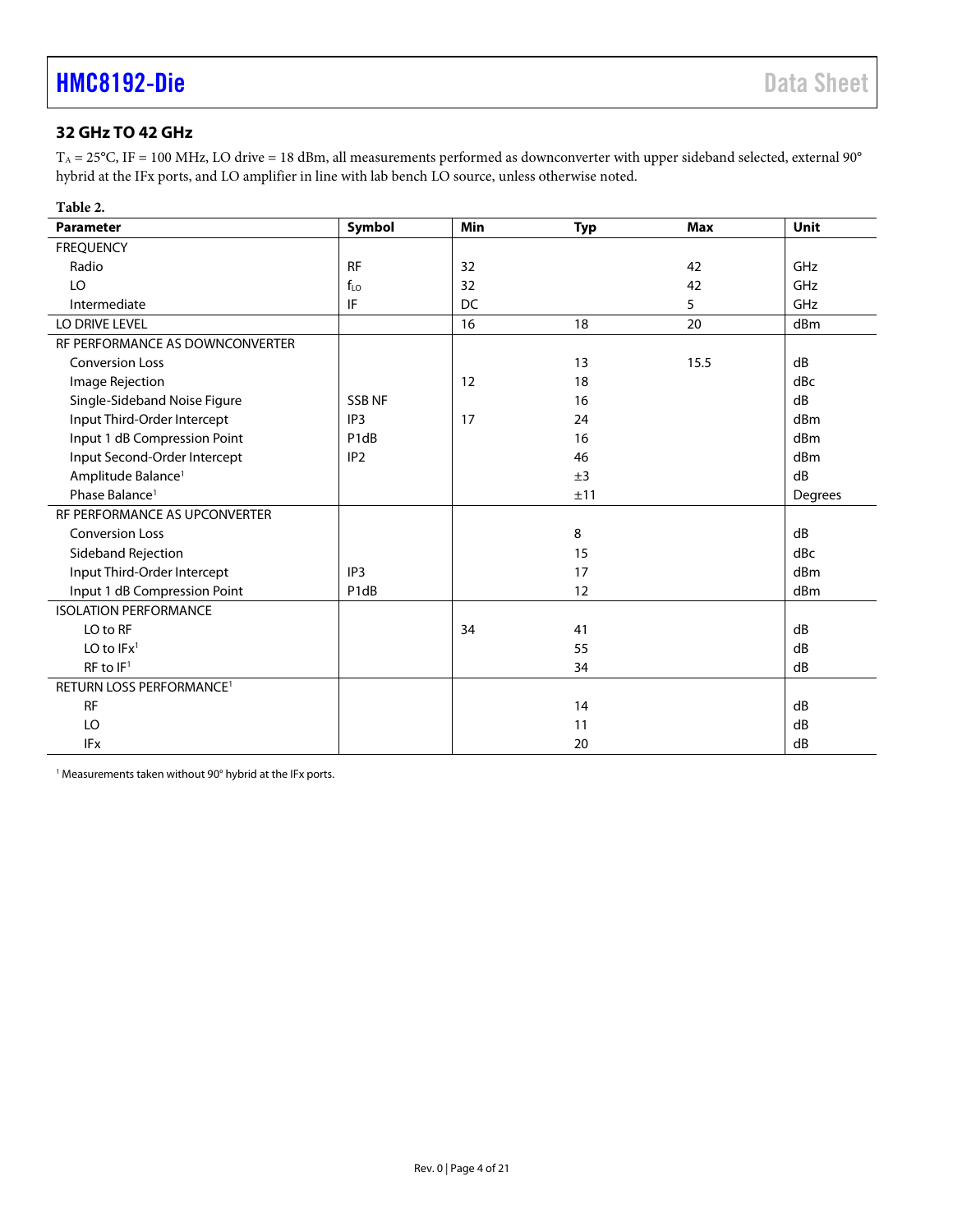### <span id="page-4-0"></span>ABSOLUTE MAXIMUM RATINGS

#### **Table 3.**

| <b>Parameter</b>                                                                                                            | Rating                              |
|-----------------------------------------------------------------------------------------------------------------------------|-------------------------------------|
| <b>RF Input Power</b>                                                                                                       | 23 dBm                              |
| LO Input Power                                                                                                              | 23 dBm                              |
| <b>IF Input Power</b>                                                                                                       | 23 dBm                              |
| <b>IF Source or Sink Current</b>                                                                                            | 3 mA                                |
| Continuous Power Dissipation, P <sub>DISS</sub><br>$(T_A = 85^{\circ}C,$ Derate 7.2 mW/ $^{\circ}C$ Above 85 $^{\circ}C)^1$ | 647 mW                              |
| Maximum Junction Temperature (T <sub>J</sub> )                                                                              | $175^{\circ}$ C                     |
| Operating Temperature Range                                                                                                 | $-55^{\circ}$ C to $+85^{\circ}$ C  |
| Storage Temperature Range                                                                                                   | $-65^{\circ}$ C to $+150^{\circ}$ C |
| Electrostatic Discharge Sensitivity                                                                                         |                                     |
| Human Body Model                                                                                                            | 4000 V                              |
| Field Induced Charged Device Model                                                                                          | 1250 V                              |

<sup>1</sup> P<sub>DISS</sub> is a theoretical number calculated by  $(T_J - 85^{\circ}C)/\theta_{JC}$ .

Stresses at or above those listed under Absolute Maximum Ratings may cause permanent damage to the product. This is a stress rating only; functional operation of the product at these or any other conditions above those indicated in the operational section of this specification is not implied. Operation beyond the maximum operating conditions for extended periods may affect product reliability.

### <span id="page-4-1"></span>**THERMAL RESISTANCE**

Thermal performance is directly linked to printed circuit board (PCB) design and operating environment. Careful attention to PCB thermal design is required.

 $\theta_{\text{JC}}$  is the junction to case thermal resistance.

#### **Table 4. Thermal Resistance**

| Package Type | Unit |
|--------------|------|
| −7-რ         |      |

### <span id="page-4-2"></span>**ESD CAUTION**



ESD (electrostatic discharge) sensitive device. Charged devices and circuit boards can discharge<br>without detection. Although this product features patented or proprietary protection circuitry, damage<br>may occur on devices subjected to high energy ESD. Therefore, proper ESD precautions should be taken to avoid performance degradation or loss of functionality.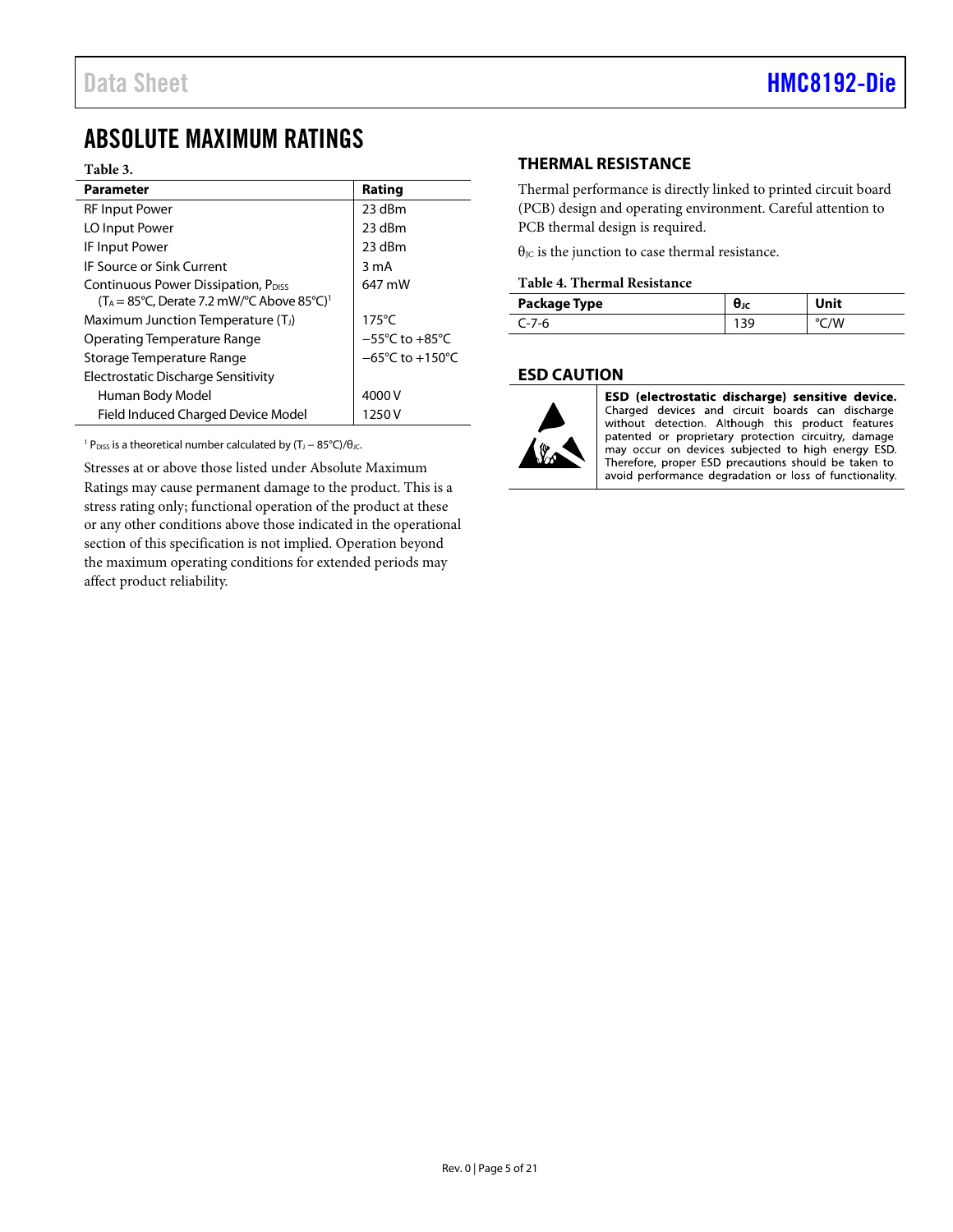### <span id="page-5-0"></span>PIN CONFIGURATION AND FUNCTION DESCRIPTIONS



#### **Table 5. Pin Function Descriptions**

| Pin No.             | <b>Mnemonic</b> | <b>Description</b>                                                                                                                                                                                                                                                                                                                                              |
|---------------------|-----------------|-----------------------------------------------------------------------------------------------------------------------------------------------------------------------------------------------------------------------------------------------------------------------------------------------------------------------------------------------------------------|
|                     | LO              | LO Input. This pin is ac-coupled and matched to 50 $\Omega$ . See Figure 3 for the interface<br>schematic.                                                                                                                                                                                                                                                      |
| 2, 3, 5, Die Bottom | GND             | Ground Connections. These pins and the die bottom must be connected to RF and dc<br>ground. See Figure 4 for the interface schematic.                                                                                                                                                                                                                           |
| 4                   | <b>RF</b>       | RF Input/Output. This pin is ac-coupled and matched to 50 $\Omega$ . See Figure 5 for the interface<br>schematic.                                                                                                                                                                                                                                               |
| 6, 7                | IF1.IF2         | First and Second Quadrature IF Input/Output Pins. These pins are dc-coupled. For<br>applications not requiring operation to dc, use an off-chip dc blocking capacitor. For<br>operations to dc, these pins must not source or sink more than 3 mA of current. Otherwise,<br>the device may not function and may fail. See Figure 6 for the interface schematic. |

### <span id="page-5-2"></span><span id="page-5-1"></span>**INTERFACE SCHEMATICS**

ة ة ّ≆<br>≅≅ 17252-006 Figure 3. LO Interface Schematic

**GND** 7252-003 17252-003

Figure 4. GND Interface Schematic

<sub>305</sub> 17252-005  $RF$  o  $\leftarrow$   $\leftarrow$   $\frac{80}{12}$ 

<span id="page-5-3"></span>Figure 5. RF Interface Schematic



<span id="page-5-4"></span>Figure 6. IF1 and IF2 Interface Schematic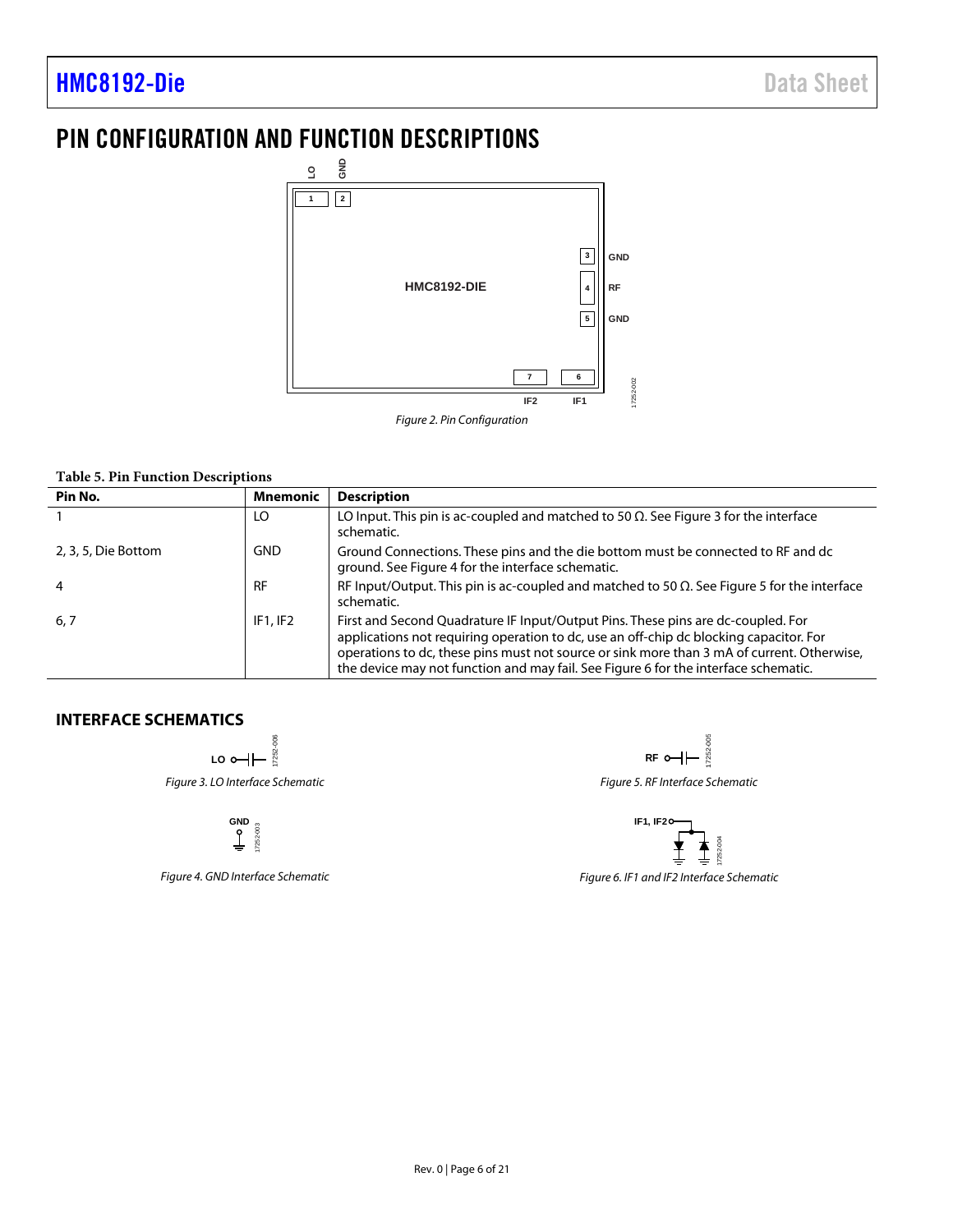### <span id="page-6-0"></span>TYPICAL PERFORMANCE CHARACTERISTICS

<span id="page-6-1"></span>**DOWNCONVERTER PERFORMANCE**



*Figure 7. Conversion Gain vs. RF Frequency at Various Temperatures, LO Drive = 18 dBm*



*Figure 8. Image Rejection vs. RF Frequency at Various Temperatures, LO Drive = 18 dBm*



*Figure 9. Input IP3 vs. RF Frequency at Various Temperatures, LO Drive = 18 dBm*



*Figure 10. Conversion Gain vs. RF Frequency at Various LO Drives, TA = 25°C*



*Figure 11. Image Rejection vs. RF Frequency at Various LO Drives,*   $T_A = 25^\circ \text{C}$ 



*Figure 12. Input IP3 vs. RF Frequency at Various LO Drives, TA = 25°C*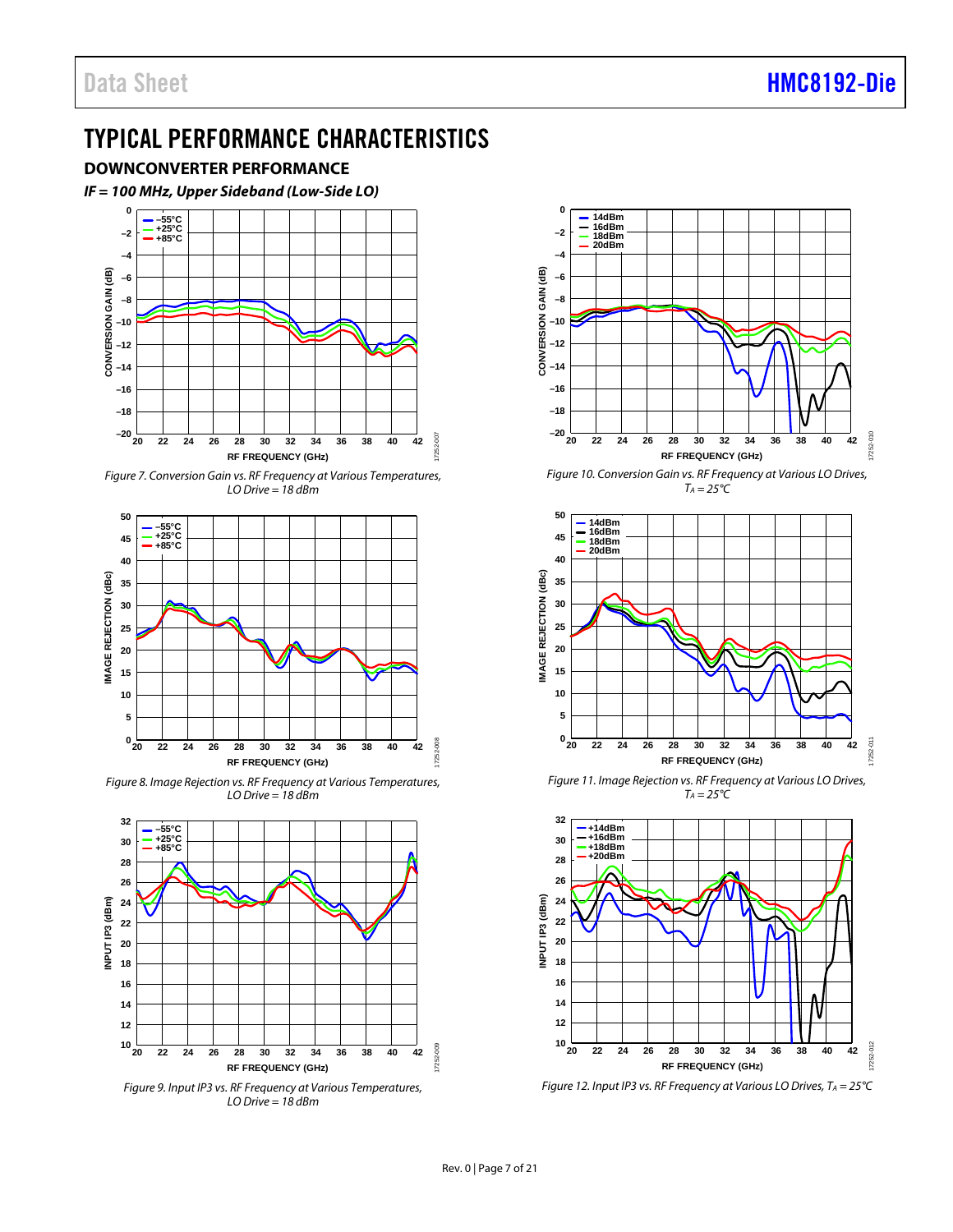

*Figure 13. Noise Figure vs. RF Frequency at Various Temperatures, LO Drive = 18 dBm*



*Figure 14. Input IP2 vs. RF Frequency at Various Temperatures, LO Drive = 18 dBm*



*Figure 15. Input P1dB vs. RF Frequency at Various Temperatures, LO Drive = 18 dBm*



*Figure 16. Noise Figure vs. RF Frequency at Various LO Drives, TA = 25°C*



*Figure 17. Input IP2 vs. RF Frequency at Various LO Drives, TA = 25°C*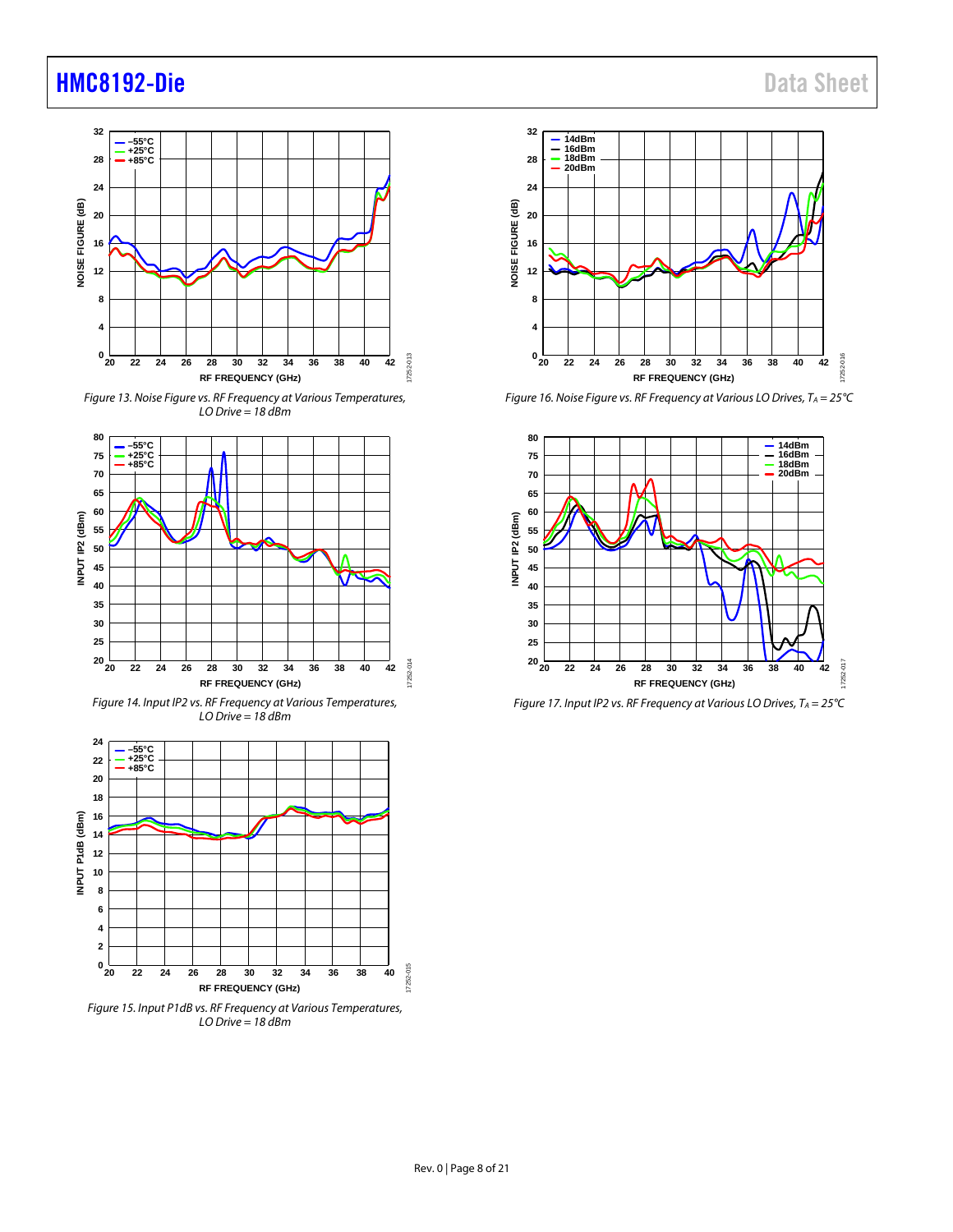### <span id="page-8-0"></span>**UPCONVERTER PERFORMANCE**



*Figure 18. Conversion Gain vs. RF Frequency at Various Temperatures, LO Drive = 18 dBm*



*Figure 19. Sideband Rejection vs. RF Frequency at Various Temperatures, LO Drive = 18 dBm*



*Figure 20. Input IP3 vs. RF Frequency at Various Temperatures, LO Drive = 18 dBm*



*Figure 21. Conversion Gain vs. RF Frequency at Various LO Drives,*   $T_A = 25^{\circ}C$ 



*Figure 22. Sideband Rejection vs. RF Frequency at Various LO Drives, TA = 25°C*



*Figure 23. Input IP3 vs. RF Frequency at Various LO Drives, TA = 25°C*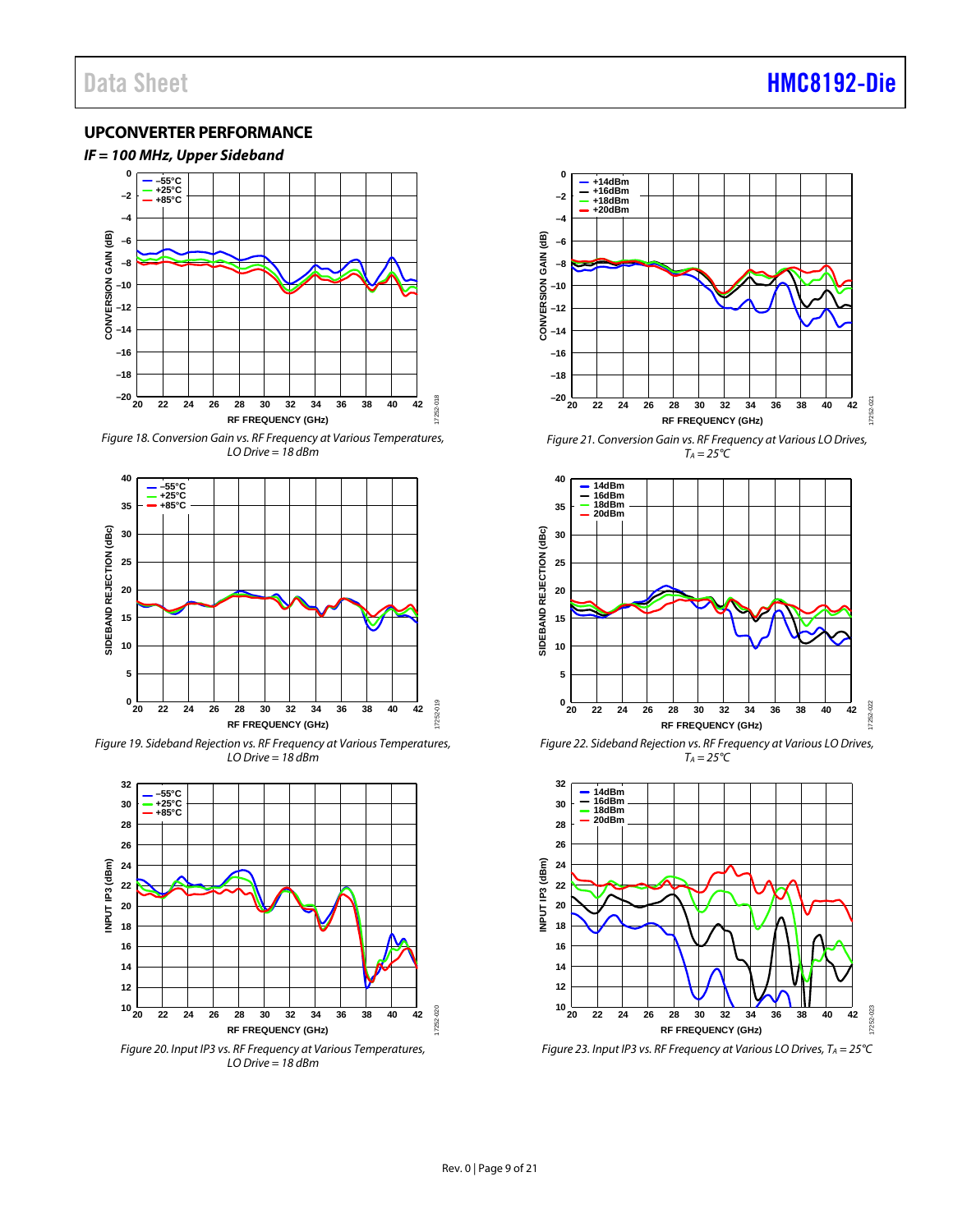

*Figure 24. Input P1dB vs. RF Frequency at Various Temperatures, LO Drive = 18 dBm*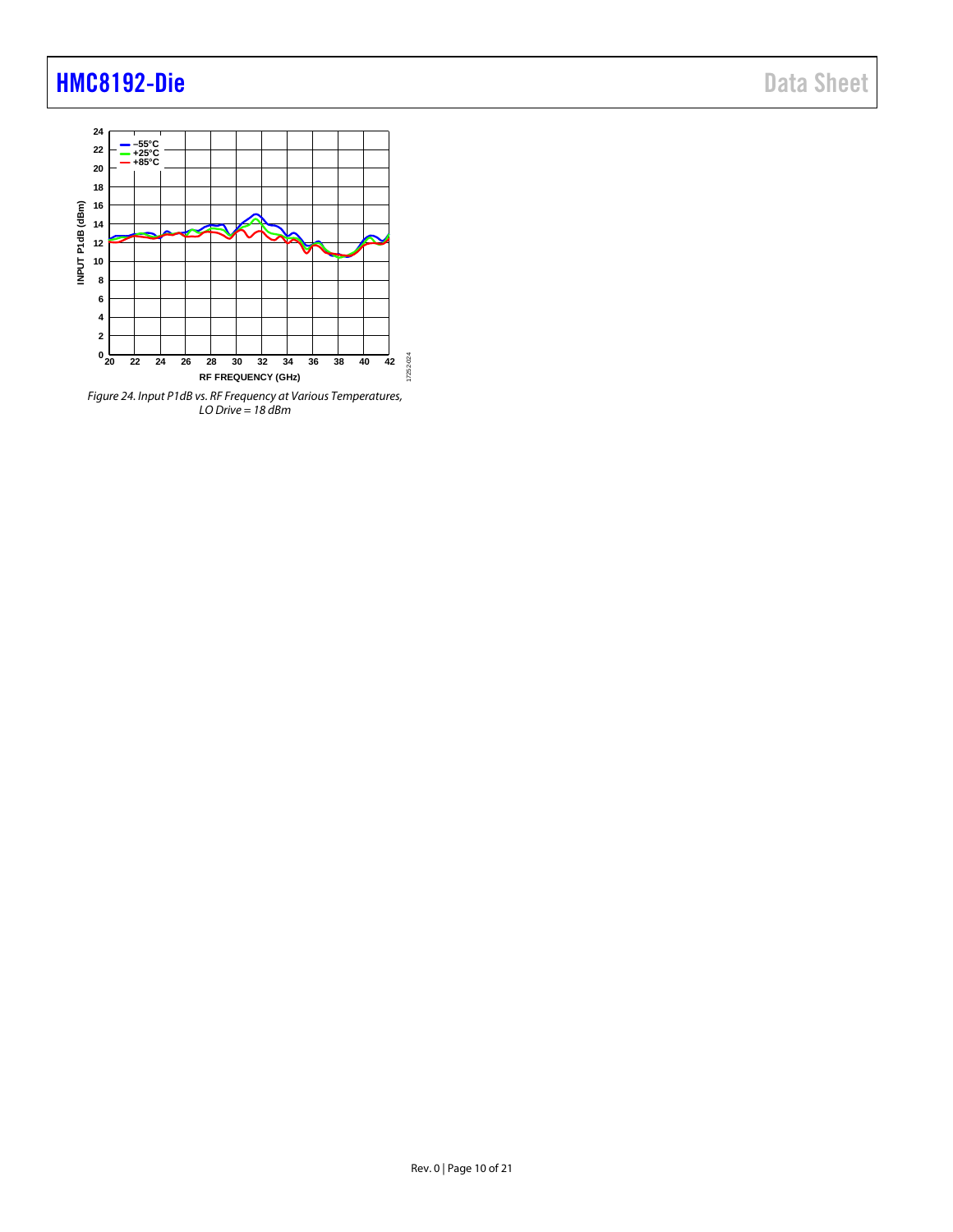### <span id="page-10-0"></span>**ISOLATION AND RETURN LOSS WITHOUT EXTERNAL 90° HYBRID AT THE IFx PORTS**



*Figure 25. LO to IF Isolation vs. LO Frequency at Various Temperatures, IF = 100 MHz, LO Drive = 18 dBm*



*Figure 26. LO to RF Isolation vs. LO Frequency at Various Temperatures, IF = 100 MHz, LO Drive = 18 dBm*



*Figure 27. RF to IF Isolation vs. RF Frequency at Various Temperatures, LO Drive = 18 dBm*



*Figure 28. LO to IF Isolation vs. LO Frequency at Various LO Drives,*   $IF = 100 MHz, T_A = 25^{\circ}C$ 



*Figure 29. LO to RF Isolation vs. LO Frequency at Various LO Drives,*   $IF = 100 MHz, T_A = 25^{\circ}C$ 



*Figure 30. RF to IF Isolation vs. RF Frequency at Various LO Drives,*   $T_A = 25^{\circ}C$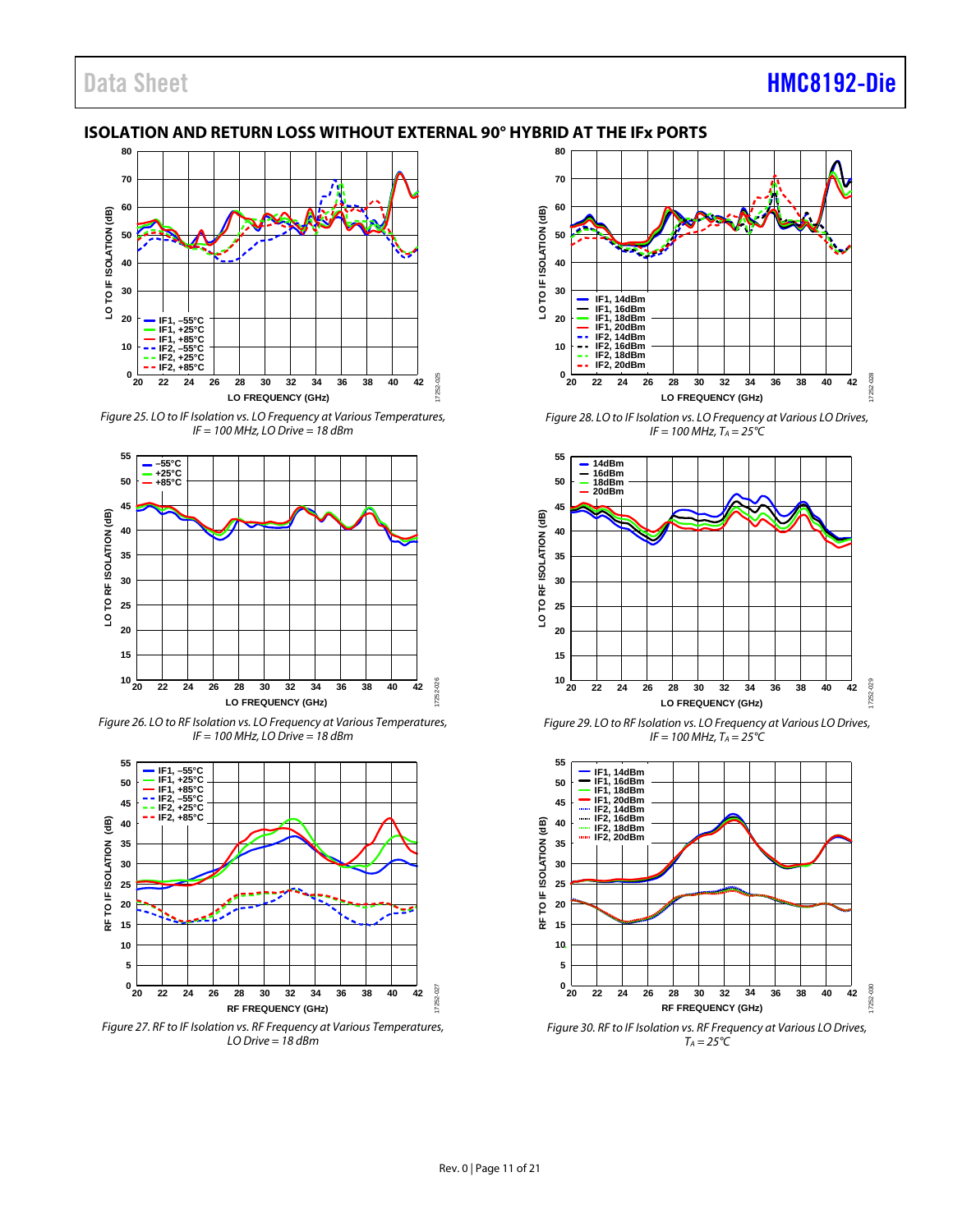

*Figure 31. LO Return Loss vs. LO Frequency at Various Temperatures, LO Drive = 18 dBm*



*Figure 32. RF Return Loss vs. RF Frequency at Various Temperatures, LO Frequency = 32 GHz, LO Drive = 18 dBm*



*Figure 33. IF1/IF2 Return Loss vs. IF Frequency at Various Temperatures, LO Frequency = 32 GHz, LO Drive = 18 dBm*



*Figure 34. LO Return Loss vs. LO Frequency at Various LO Drives*



*Figure 35. RF Return Loss vs. RF Frequency at Various LO Drives, LO Frequency = 32 GHz*



*Figure 36. IF1/IF2 Return Loss vs. IF Frequency at Various LO Drives, LO Frequency = 32 GHz*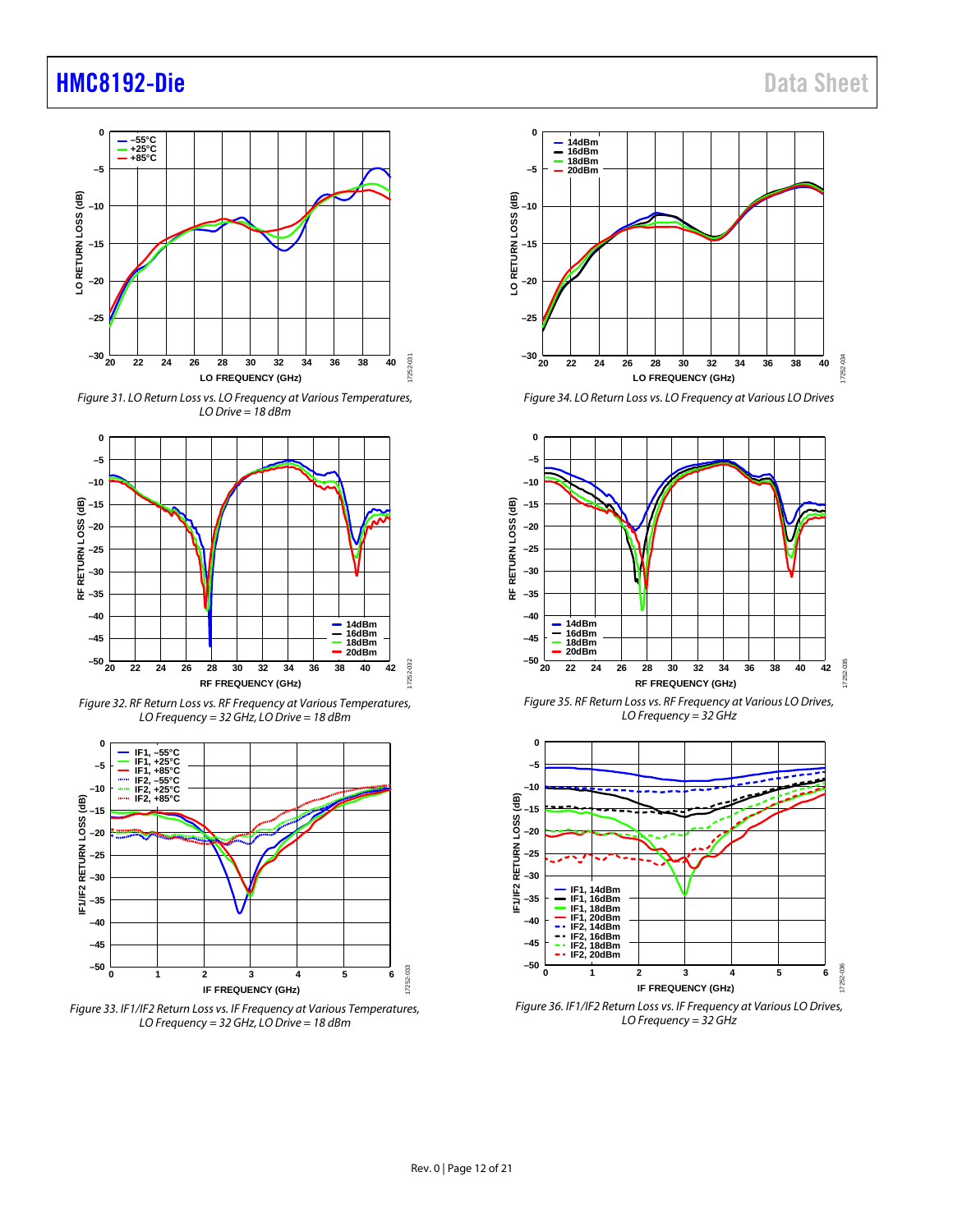### <span id="page-12-0"></span>**IF BANDWIDTH PERFORMANCE**

#### *Downconverter, Upper Sideband (Low-Side LO)*

Data over the IF frequency was taken without an external 90° hybrid at the IFx ports.



*Figure 37. Conversion Gain vs. IF Frequency at Various Temperatures, LO Drive = 18 dBm at 32 GHz*



*Figure 38. Input IP3 vs. IF Frequency at Various Temperatures, LO Drive = 18 dBm at 32 GHz*



*Figure 39. Conversion Gain vs. IF Frequency at Various LO Drives, LO Frequency = 32 GHz,*  $T_A = 25^{\circ}C$ 



 $LO$  *Frequency = 32 GHz, T<sub>A</sub> = 25* °C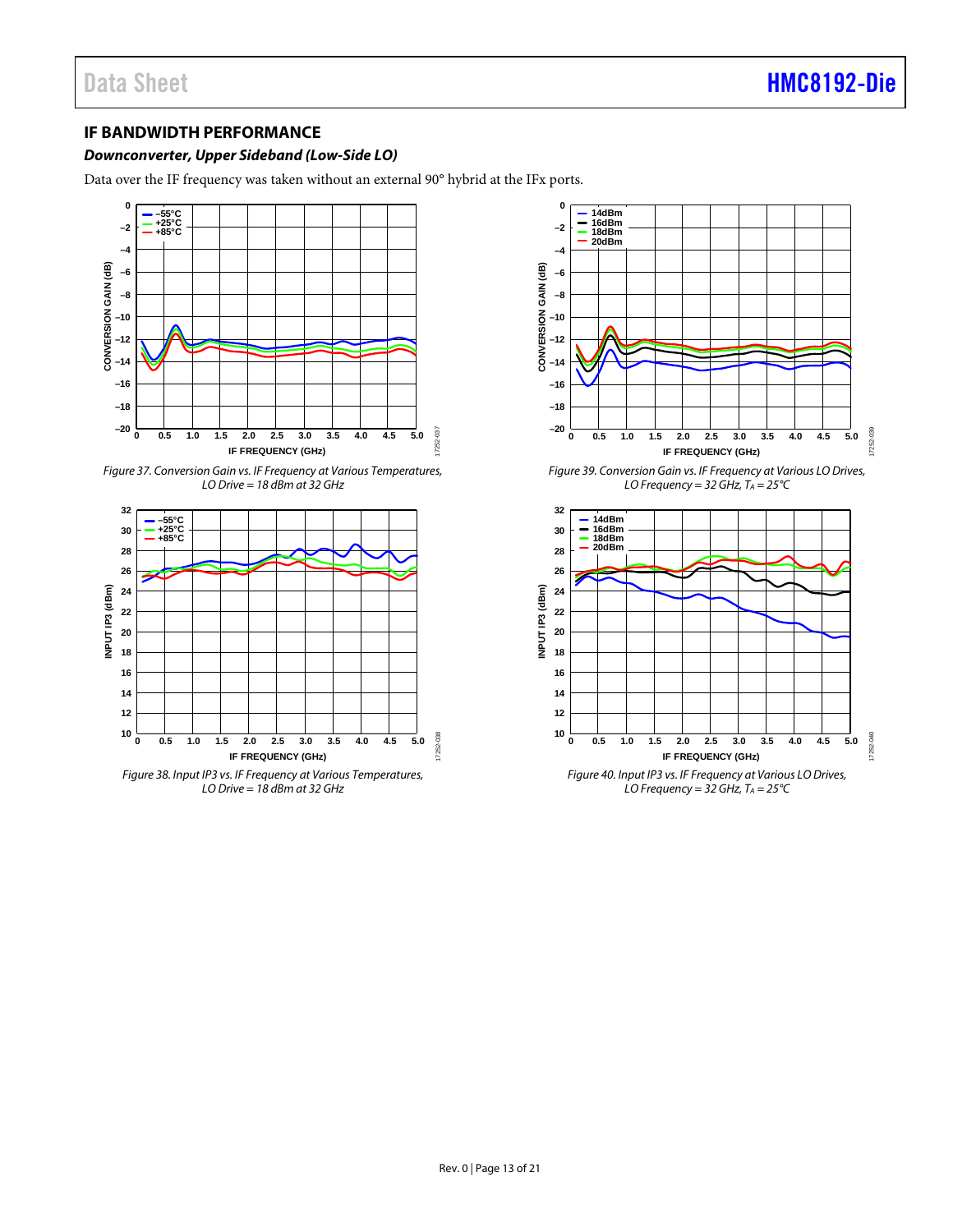### *Downconverter, Lower Sideband (High-Side LO)*

Data over the IF frequency was taken without an external 90° hybrid at the IFx ports.



*Figure 41. Conversion Gain vs. IF Frequency at Various Temperatures, LO Drive = 18 dBm at 32 GHz*



*Figure 42. Input IP3 vs. IF Frequency at Various Temperatures, LO Drive = 18 dBm at 32 GHz*



*Figure 43. Conversion Gain vs. IF Frequency at Various LO Drives, LO Frequency = 32 GHz,*  $T_A = 25^{\circ}C$ 



*Figure 44. Input IP3 vs. IF Frequency at Various LO Drives, LO Frequency = 32 GHz, TA = 25°C*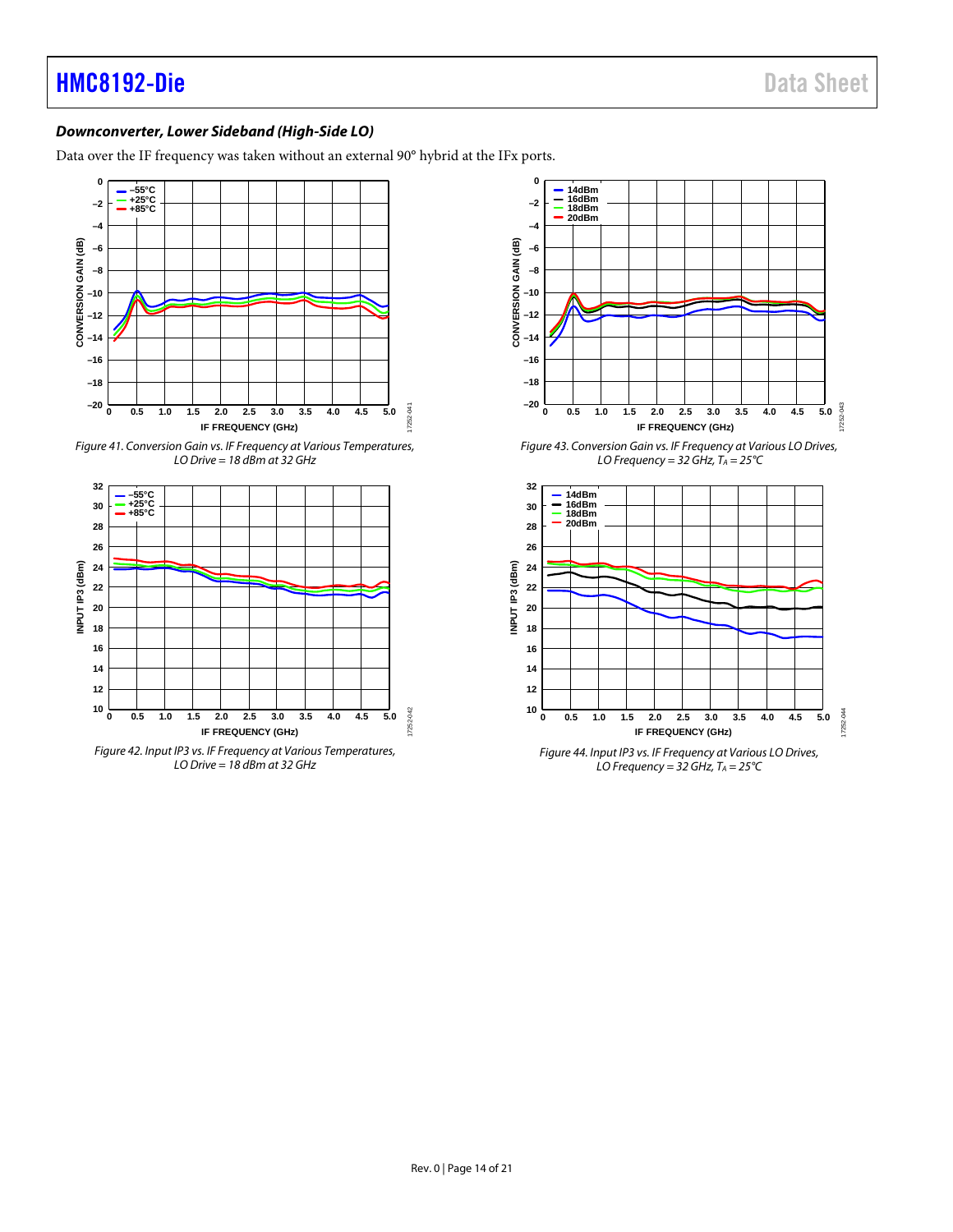### Data Sheet **[HMC8192-Die](https://www.analog.com/hmc8192?doc=hmc8192-die.pdf)**

### <span id="page-14-0"></span>**AMPLITUDE AND PHASE IMBALANCE PERFORMANCE:DOWNCONVERTER, UPPER SIDEBAND (LOW-SIDE LO)**



*Figure 45. Amplitude Imbalance vs. RF Frequency at Various Temperatures, LO Drive = 18 dBm, IF = 100 MHz*



*Figure 46. Phase Imbalance vs. RF Frequency at Various Temperatures, LO Drive = 18 dBm, IF = 100 MHz*



*Figure 47. Amplitude Imbalance vs. RF Frequency at Various LO Drives,*   $IF = 100 MHz$ ,  $T_A = 25^{\circ}C$ 



*Figure 48. Phase Imbalance vs. RF Frequency at Various LO Drives,*   $IF = 100 MHz, T_A = 25^{\circ}C$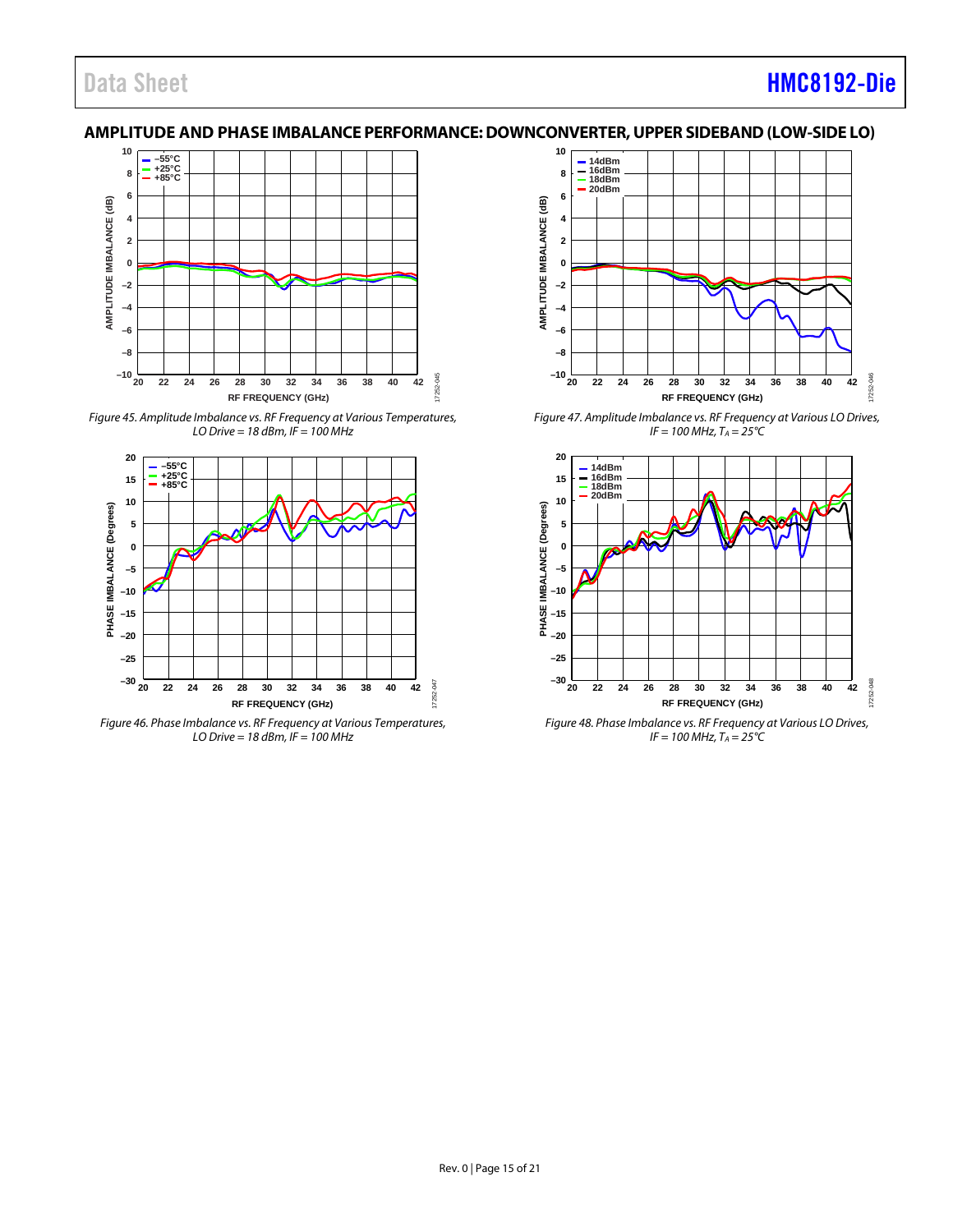### <span id="page-15-0"></span>**SPURIOUS AND HARMONICS PERFORMANCE**

Data was taken without an IF hybrid at the IFx ports. N/A means not applicable.

#### *Downconverter M × N Spurious Outputs*

Mixer spurious products are measured in dBc from the IF output power level, unless otherwise specified. Spur values are (M × RF) −  $(N \times LO)$ .

IF = 100 MHz, RF = 20,000 MHz, LO = 19,900 MHz, RF power =  $-10$  dBm, LO power = 18 dBm, and T<sub>A</sub> = 25°C.

|               |   | $N \times$ LO |                         |     |     |     |     |
|---------------|---|---------------|-------------------------|-----|-----|-----|-----|
|               | 0 |               | $\overline{\mathbf{2}}$ | 3   | 4   | 5   |     |
|               | 0 | N/A           | 6                       | 39  | N/A | N/A | N/A |
|               |   | 6             | 0                       | 37  | 5   | N/A | N/A |
| $M \times RF$ | 2 | 60            | 66                      | 64  | 80  | 67  | N/A |
|               | 3 | N/A           | 70                      | 78  | 66  | 79  | 70  |
|               | 4 | N/A           | N/A                     | 71  | 79  | 95  | 78  |
|               | 5 | N/A           | N/A                     | N/A | 71  | 82  | 92  |

IF = 100 MHz, RF = 30,000 MHz, LO = 29,900 MHz, RF power =  $-10$  dBm, LO power = 18 dBm, and T<sub>A</sub> = 25°C.

|               |                         |     | $N \times LO$ |                         |     |     |     |  |  |
|---------------|-------------------------|-----|---------------|-------------------------|-----|-----|-----|--|--|
|               |                         | 0   |               | $\overline{\mathbf{2}}$ | 3   | 4   | 5   |  |  |
|               | 0                       | N/A | 12            | N/A                     | N/A | N/A | N/A |  |  |
| $M \times RF$ | 1                       | 9   | 0             | 42                      | N/A | N/A | N/A |  |  |
|               | $\overline{\mathbf{2}}$ | N/A | 75            | 71                      | 74  | N/A | N/A |  |  |
|               | 3                       | N/A | N/A           | 77                      | 84  | 75  | N/A |  |  |
|               | 4                       | N/A | N/A           | N/A                     | 77  | 95  | 77  |  |  |
|               | 5                       | N/A | N/A           | N/A                     | N/A | 76  | 95  |  |  |

IF = 100 MHz, RF = 40,000 MHz, LO = 39,900 MHz, RF power =  $-10$  dBm, LO power = 18 dBm, and T<sub>A</sub> = 25 °C.

|               |                         |     | $N \times$ LO |     |     |     |     |  |  |
|---------------|-------------------------|-----|---------------|-----|-----|-----|-----|--|--|
|               |                         | 0   |               | 2   | 3   | 4   | 5   |  |  |
|               | 0                       | N/A | 8             | N/A | N/A | N/A | N/A |  |  |
| $M \times RF$ | 1                       | 3   | 0             | 28  | N/A | N/A | N/A |  |  |
|               | $\overline{\mathbf{2}}$ | N/A | 67            | 58  | 67  | N/A | N/A |  |  |
|               | 3                       | N/A | N/A           | 68  | 74  | 66  | N/A |  |  |
|               | 4                       | N/A | N/A           | N/A | 68  | 90  | 67  |  |  |
|               | 5                       | N/A | N/A           | N/A | N/A | 68  | 92  |  |  |

| IF = 100 MHz, $RF = 20,000$ MHz, $LO = 20,100$ MHz, RF power = |
|----------------------------------------------------------------|
| $-10$ dBm, LO power = 18 dBm, and T <sub>A</sub> = 25 °C.      |

|               |   |     | $N \times LO$ |                |     |     |     |  |  |  |
|---------------|---|-----|---------------|----------------|-----|-----|-----|--|--|--|
|               |   | 0   |               | $\overline{2}$ | 3   | 4   | 5   |  |  |  |
|               | 0 | N/A | 6             | 32             | N/A | N/A | N/A |  |  |  |
| $M \times RF$ |   | 6   | 0             | 40             | 59  | N/A | N/A |  |  |  |
|               | 2 | 59  | 66            | 64             | 77  | 68  | N/A |  |  |  |
|               | 3 | N/A | 69            | 79             | 65  | 78  | 68  |  |  |  |
|               | 4 | N/A | N/A           | 68             | 78  | 95  | 81  |  |  |  |
|               | 5 | N/A | N/A           | N/A            | 70  | 81  | 94  |  |  |  |

IF = 100 MHz, RF = 30,000 MHz, LO = 31.100 MHz, RF power =  $-10$  dBm, LO power = 18 dBm, and T<sub>A</sub> = 25 °C.

|               |                | $N \times LO$ |     |                |     |     |     |
|---------------|----------------|---------------|-----|----------------|-----|-----|-----|
|               |                | $\mathbf 0$   |     | $\overline{2}$ | 3   | 4   | 5   |
|               | 0              | N/A           | 13  | N/A            | N/A | N/A | N/A |
|               |                | 8             | 0   | 39             | N/A | N/A | N/A |
|               | $\overline{2}$ | N/A           | 76  | 68             | 76  | N/A | N/A |
| $M \times RF$ | 3              | N/A           | N/A | 77             | 87  | 76  | N/A |
|               | 4              | N/A           | N/A | N/A            | 75  | 97  | 75  |
|               | 5              | N/A           | N/A | N/A            | N/A | 78  | 96  |

IF = 100 MHz, RF = 40,000 MHz, LO = 40,100 MHz, RF power =  $-10$  dBm, LO power = 18 dBm, and T<sub>A</sub> = 25°C.

|               |                | $N \times LO$ |     |                         |     |     |     |
|---------------|----------------|---------------|-----|-------------------------|-----|-----|-----|
|               |                | 0             |     | $\overline{\mathbf{2}}$ | 3   | 4   | 5   |
| $M \times RF$ | 0              | N/A           | 8   | N/A                     | N/A | N/A | N/A |
|               | 1              |               | 0   | 28                      | N/A | N/A | N/A |
|               | $\overline{2}$ | N/A           | 67  | 57                      | 65  | N/A | N/A |
|               | 3              | N/A           | N/A | 68                      | 67  | 66  | N/A |
|               | 4              | N/A           | N/A | N/A                     | 67  | 83  | 66  |
|               | 5              | N/A           | N/A | N/A                     | N/A | 67  | 90  |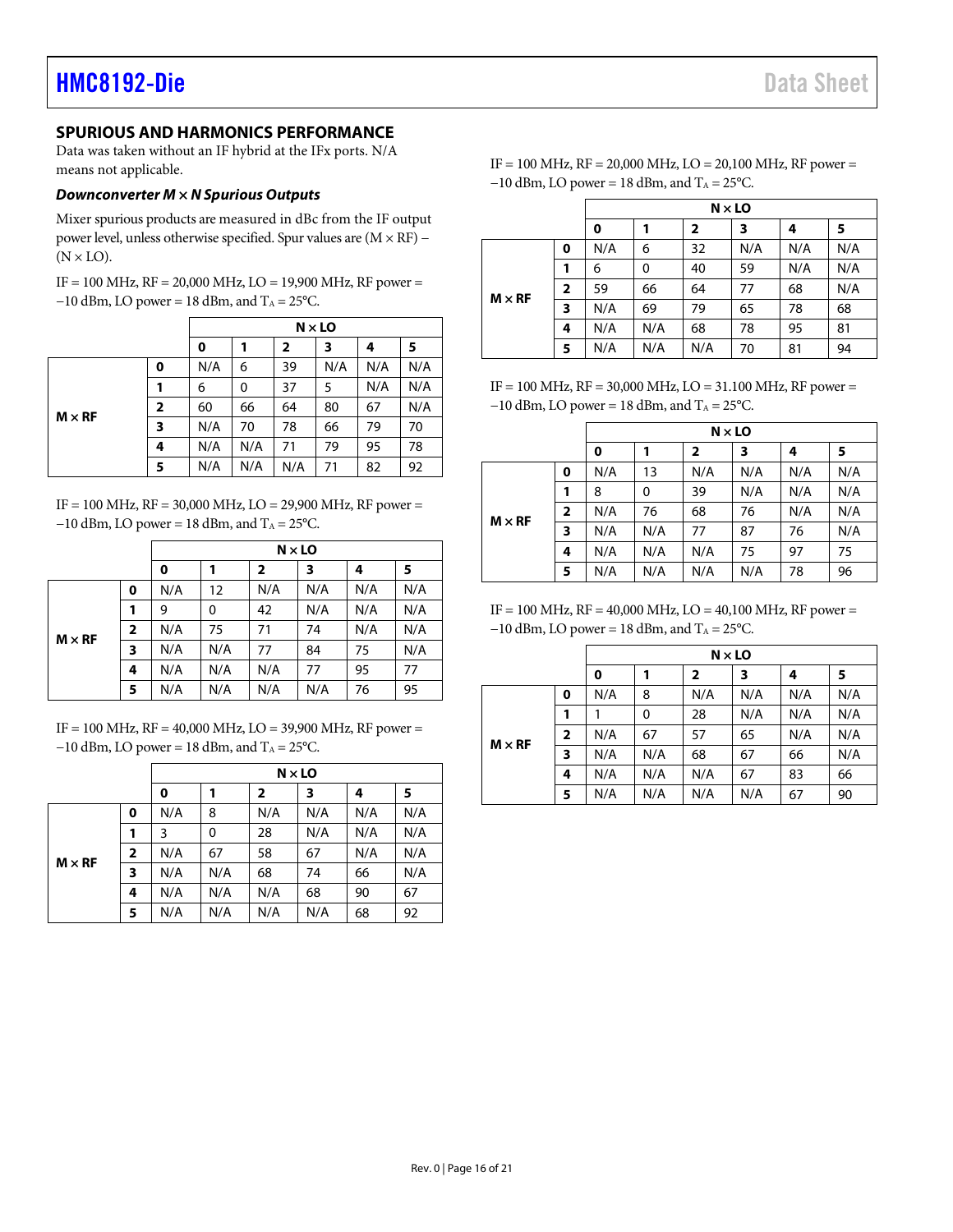## Data Sheet **[HMC8192-Die](https://www.analog.com/hmc8192?doc=hmc8192-die.pdf)**

#### *Upconverter M × N Spurious Outputs*

Mixer spurious products are measured in dBc from the RF output power level, unless otherwise specified. Hybrid loss is not de-embedded.

 $IF = 100 MHz$ ,  $RF = 20,000 MHz$ ,  $LO = 19,900 MHz$ ,  $IF power = 100 MHz$  $-10$  dBm, LO power = 18 dBm, and T<sub>A</sub> = 25°C.

|               |      | $N \times LO$ |    |              |     |     |     |  |
|---------------|------|---------------|----|--------------|-----|-----|-----|--|
|               |      | 0             | 1  | $\mathbf{2}$ | 3   | 4   | 5   |  |
|               | -5   | 95            | 79 | 70           | N/A | N/A | N/A |  |
|               | -4   | 93            | 79 | 67           | N/A | N/A | N/A |  |
|               | $-3$ | 94            | 67 | 69           | N/A | N/A | N/A |  |
|               | $-2$ | 75            | 44 | 67           | N/A | N/A | N/A |  |
|               | $-1$ | 39            | 0  | 27           | N/A | N/A | N/A |  |
| $M \times IF$ | 0    | N/A           | 4  | 22           | N/A | N/A | N/A |  |
|               | $+1$ | 39            | 0  | 27           | N/A | N/A | N/A |  |
|               | $+2$ | 75            | 43 | 61           | N/A | N/A | N/A |  |
|               | $+3$ | 96            | 68 | 70           | N/A | N/A | N/A |  |
|               | $+4$ | 94            | 80 | 69           | N/A | N/A | N/A |  |
|               | $+5$ | 93            | 78 | 70           | N/A | N/A | N/A |  |

IF = 100 MHz, RF = 30,000 MHz, LO = 29,900 MHz, IF power =  $-10$  dBm, LO power = 18 dBm, and T<sub>A</sub> = 25°C.

|               |      | $N \times LO$ |    |                         |     |     |     |
|---------------|------|---------------|----|-------------------------|-----|-----|-----|
|               |      | 0             | 1  | $\overline{\mathbf{2}}$ | 3   | 4   | 5   |
|               | -5   | 94            | 77 | N/A                     | N/A | N/A | N/A |
|               | -4   | 92            | 77 | N/A                     | N/A | N/A | N/A |
|               | -3   | 97            | 64 | N/A                     | N/A | N/A | N/A |
|               | $-2$ | 78            | 44 | N/A                     | N/A | N/A | N/A |
|               | $-1$ | 40            | 0  | N/A                     | N/A | N/A | N/A |
| $M \times IF$ | 0    | N/A           | 2  | N/A                     | N/A | N/A | N/A |
|               | $+1$ | 40            | 0  | N/A                     | N/A | N/A | N/A |
|               | $+2$ | 78            | 45 | N/A                     | N/A | N/A | N/A |
|               | $+3$ | 96            | 65 | N/A                     | N/A | N/A | N/A |
|               | $+4$ | 93            | 72 | N/A                     | N/A | N/A | N/A |
|               | $+5$ | 95            | 74 | N/A                     | N/A | N/A | N/A |

IF = 100 MHz, RF = 40,000 MHz, LO = 39,900 MHz, IF power =  $-10$  dBm, LO power = 18 dBm, and T<sub>A</sub> = 25°C.

|      | $N \times LO$ |       |                |     |     |     |  |
|------|---------------|-------|----------------|-----|-----|-----|--|
|      | 0             | 1     | $\overline{2}$ | 3   | 4   | 5   |  |
| -5   | $+93$         | $+70$ | N/A            | N/A | N/A | N/A |  |
| -4   | $+94$         | $+69$ | N/A            | N/A | N/A | N/A |  |
| -3   | $+92$         | $+61$ | N/A            | N/A | N/A | N/A |  |
| $-2$ | $+77$         | $+45$ | N/A            | N/A | N/A | N/A |  |
| $-1$ | $+38$         | 0     | N/A            | N/A | N/A | N/A |  |
| 0    | N/A           | $-3$  | N/A            | N/A | N/A | N/A |  |
| $+1$ | $+38$         | 0     | N/A            | N/A | N/A | N/A |  |
| $+2$ | $+77$         | $+43$ | N/A            | N/A | N/A | N/A |  |
| $+3$ | $+94$         | $+59$ | N/A            | N/A | N/A | N/A |  |
| $+4$ | $+92$         | $+68$ | N/A            | N/A | N/A | N/A |  |
| $+5$ | $+93$         | $+67$ | N/A            | N/A | N/A | N/A |  |
|      |               |       |                |     |     |     |  |

IF = 100 MHz, RF = 20,000 MHz, LO = 20,100 MHz, IF power =  $-10$  dBm, LO power = 18 dBm, and T<sub>A</sub> = 25 °C.

|               |      | $N \times LO$ |    |                |     |     |     |  |
|---------------|------|---------------|----|----------------|-----|-----|-----|--|
|               |      | 0             | 1  | $\overline{2}$ | 3   | 4   | 5   |  |
|               | -5   | 93            | 80 | 73             | N/A | N/A | N/A |  |
|               | -4   | 94            | 80 | 70             | N/A | N/A | N/A |  |
|               | -3   | 95            | 67 | 68             | N/A | N/A | N/A |  |
|               | $-2$ | 71            | 44 | 64             | N/A | N/A | N/A |  |
|               | $-1$ | 39            | 0  | 27             | N/A | N/A | N/A |  |
| $M \times IF$ | 0    | N/A           | 4  | 19             | N/A | N/A | N/A |  |
|               | $+1$ | 39            | 0  | 26             | N/A | N/A | N/A |  |
|               | $+2$ | 70            | 43 | 59             | N/A | N/A | N/A |  |
|               | $+3$ | 95            | 69 | 71             | N/A | N/A | N/A |  |
|               | $+4$ | 95            | 80 | 71             | N/A | N/A | N/A |  |
|               | $+5$ | 96            | 81 | 70             | N/A | N/A | N/A |  |

IF = 100 MHz, RF = 30,000 MHz, LO = 30,100 MHz, IF power =  $-10$  dBm, LO power = 18 dBm, and T<sub>A</sub> = 25°C.

|               |      | $N \times LO$ |    |              |     |     |     |  |
|---------------|------|---------------|----|--------------|-----|-----|-----|--|
|               |      | 0             | 1  | $\mathbf{2}$ | 3   | 4   | 5   |  |
|               | -5   | 94            | 74 | N/A          | N/A | N/A | N/A |  |
|               | -4   | 98            | 74 | N/A          | N/A | N/A | N/A |  |
|               | -3   | 96            | 64 | N/A          | N/A | N/A | N/A |  |
| $M \times IF$ | $-2$ | 79            | 44 | N/A          | N/A | N/A | N/A |  |
|               | $-1$ | 41            | 0  | N/A          | N/A | N/A | N/A |  |
|               | 0    | N/A           | 1  | N/A          | N/A | N/A | N/A |  |
|               | $+1$ | 41            | 0  | N/A          | N/A | N/A | N/A |  |
|               | $+2$ | 79            | 44 | N/A          | N/A | N/A | N/A |  |
|               | $+3$ | 96            | 66 | N/A          | N/A | N/A | N/A |  |
|               | $+4$ | 97            | 75 | N/A          | N/A | N/A | N/A |  |
|               | $+5$ | 95            | 74 | N/A          | N/A | N/A | N/A |  |

IF = 100 MHz, RF = 40,000 MHz, LO = 40,100 MHz, IF power =  $-10$  dBm, LO power = 18 dBm, and T<sub>A</sub> = 25°C.

|               |      | $N \times LO$ |       |              |     |     |     |  |
|---------------|------|---------------|-------|--------------|-----|-----|-----|--|
|               |      | 0             | 1     | $\mathbf{z}$ | 3   | 4   | 5   |  |
|               | -5   | $+93$         | $+68$ | N/A          | N/A | N/A | N/A |  |
|               | -4   | $+94$         | $+70$ | N/A          | N/A | N/A | N/A |  |
|               | -3   | $+95$         | $+62$ | N/A          | N/A | N/A | N/A |  |
|               | $-2$ | $+77$         | $+45$ | N/A          | N/A | N/A | N/A |  |
|               | $-1$ | $+39$         | 0     | N/A          | N/A | N/A | N/A |  |
| $M \times IF$ | 0    | N/A           | $-3$  | N/A          | N/A | N/A | N/A |  |
|               | $+1$ | $+39$         | 0     | N/A          | N/A | N/A | N/A |  |
|               | $+2$ | $+77$         | $+42$ | N/A          | N/A | N/A | N/A |  |
|               | $+3$ | $+95$         | $+62$ | N/A          | N/A | N/A | N/A |  |
|               | $+4$ | $+95$         | $+70$ | N/A          | N/A | N/A | N/A |  |
|               | $+5$ | $+94$         | $+69$ | N/A          | N/A | N/A | N/A |  |

Rev. 0 | Page 17 of 21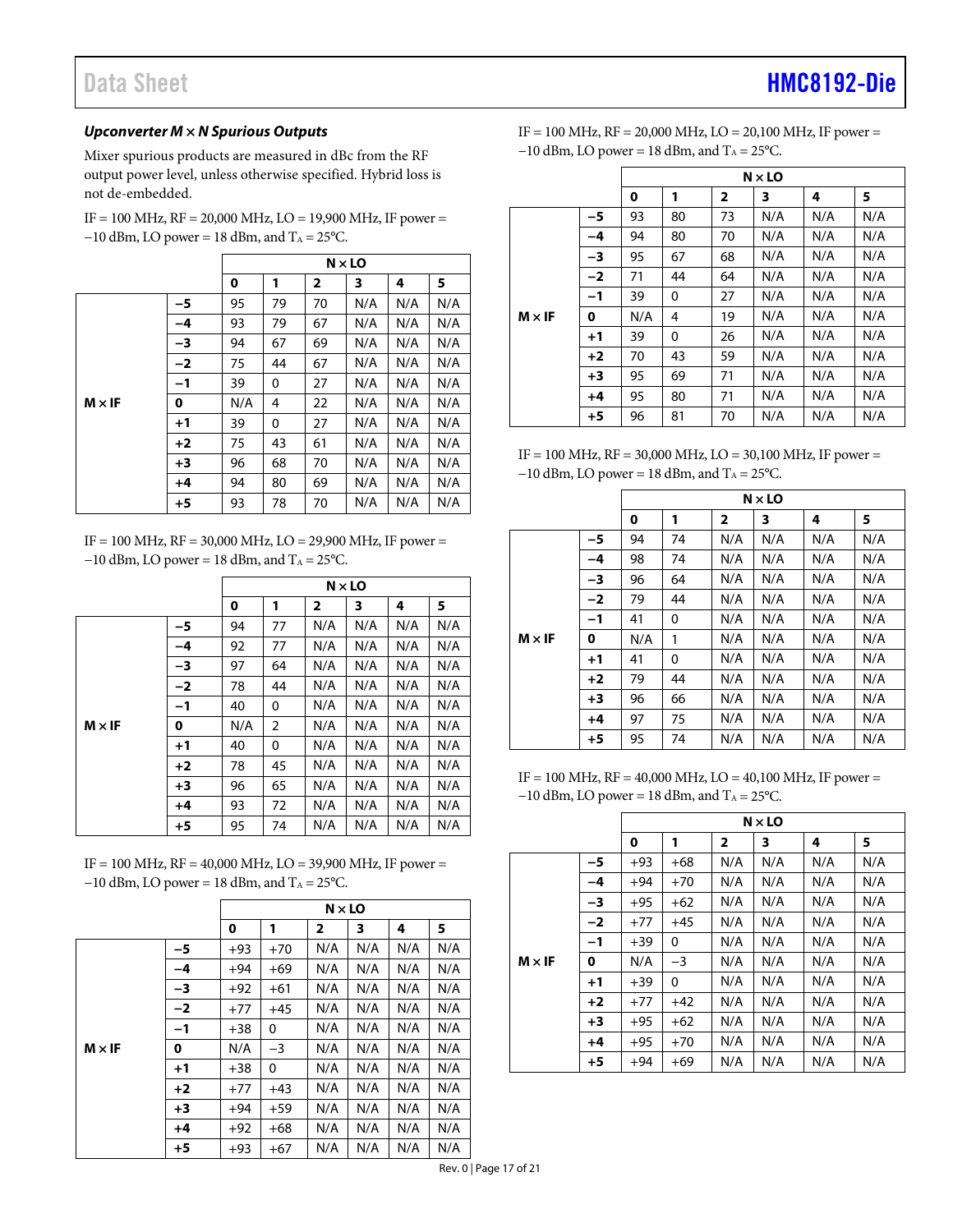### <span id="page-17-0"></span>THEORY OF OPERATION

The HMC8192-Die is a passive, wideband, I/Q MMIC mixer that can be used either as an image rejection mixer for receiver operations or as a single-sideband upconverter for transmitter operations. The RF and LO range from 20 GHz to 42 GHz and the IF ranges from dc to 5 GHz.

The HMC8192-Die offers excellent image rejection due to its I/Q architecture design. This mixer is also excellent at LO to RF and LO to IF isolation and reduces the effect of LO leakage due to its double balanced architecture.

The HMC8192-Die is a passive mixer and does not require any dc power sources. As a result, the HMC8192-Die offers a lower noise figure compared to an active mixer, which also ensures

superior dynamic range for high performance and precision applications.

The HMC8192-Die is fabricated on a GaAs MESFET process and uses Analog Devices mixer cells and a 90° hybrid. The HMC8192-Die operates over a −55°C to +85°C temperature range.

For both upconversion and downconversion, an external 90° hybrid is required. See the [Applications Information](#page-18-0) section for details on interfacing with an external 90° hybrid as well as information about switching between upconverter and downconverter modes and how to select sidebands in each mode.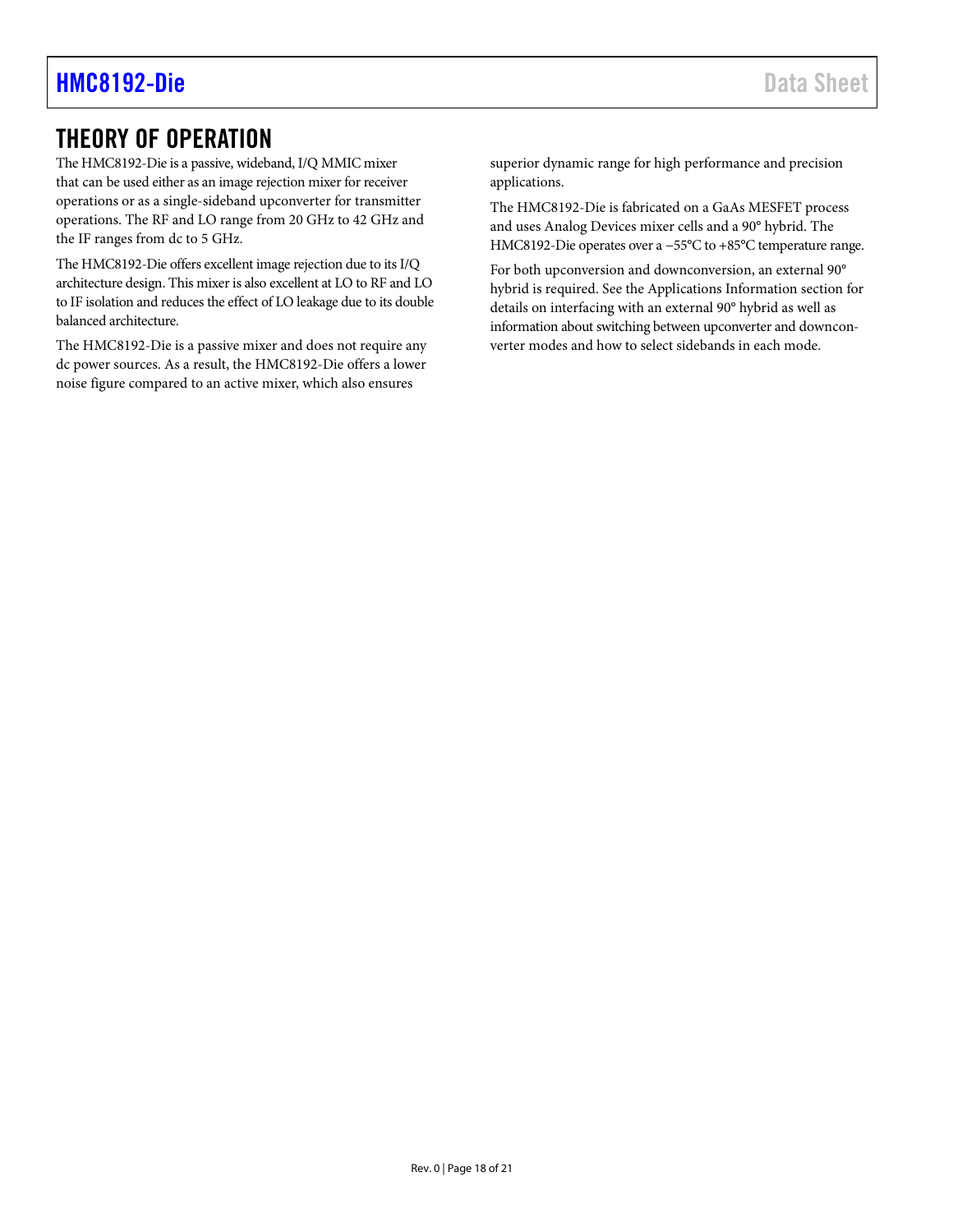### <span id="page-18-0"></span>APPLICATIONS INFORMATION

[Figure 49](#page-18-1) shows the typical application circuit for the HMC8192- Die. To select the appropriate sideband, an external 90° hybrid is needed. For applications not requiring operation to dc, use an off-chip dc blocking capacitor. For applications that require the LO signal at the output to be suppressed, use a bias tee or RF feed as shown in [Figure 49.](#page-18-1) Ensure that the source or sink current used for LO suppression is less than 3 mA for each IFx port to prevent damage to the device. The common-mode voltage for each IFx port is 0 V.

To select the upper sideband when using the HMC8192-Die as an upconverter, connect the IF1 pin to the 90° port of the hybrid and connect the IF2 pin to the 0° port of the hybrid. To

select the lower sideband, connect the IF1 pin to the 0° port of the hybrid and the IF2 pin to the 90° port of the hybrid. The input is from the sum port of the hybrid, and the difference port is 50 Ω terminated.

To select the upper sideband (low-side LO) when using the HMC8192-Die as a downconverter, connect the IF1 pin to the 0° port of the hybrid and connect the IF2 pin to the 90° port of the hybrid. To select the lower sideband (high-side LO), connect the IF1 pin to the 90° port of the hybrid and the IF2 pin to the 0° port of the hybrid. The output is from the sum port of the hybrid, and the difference port is 50  $\Omega$  terminated.

<span id="page-18-1"></span>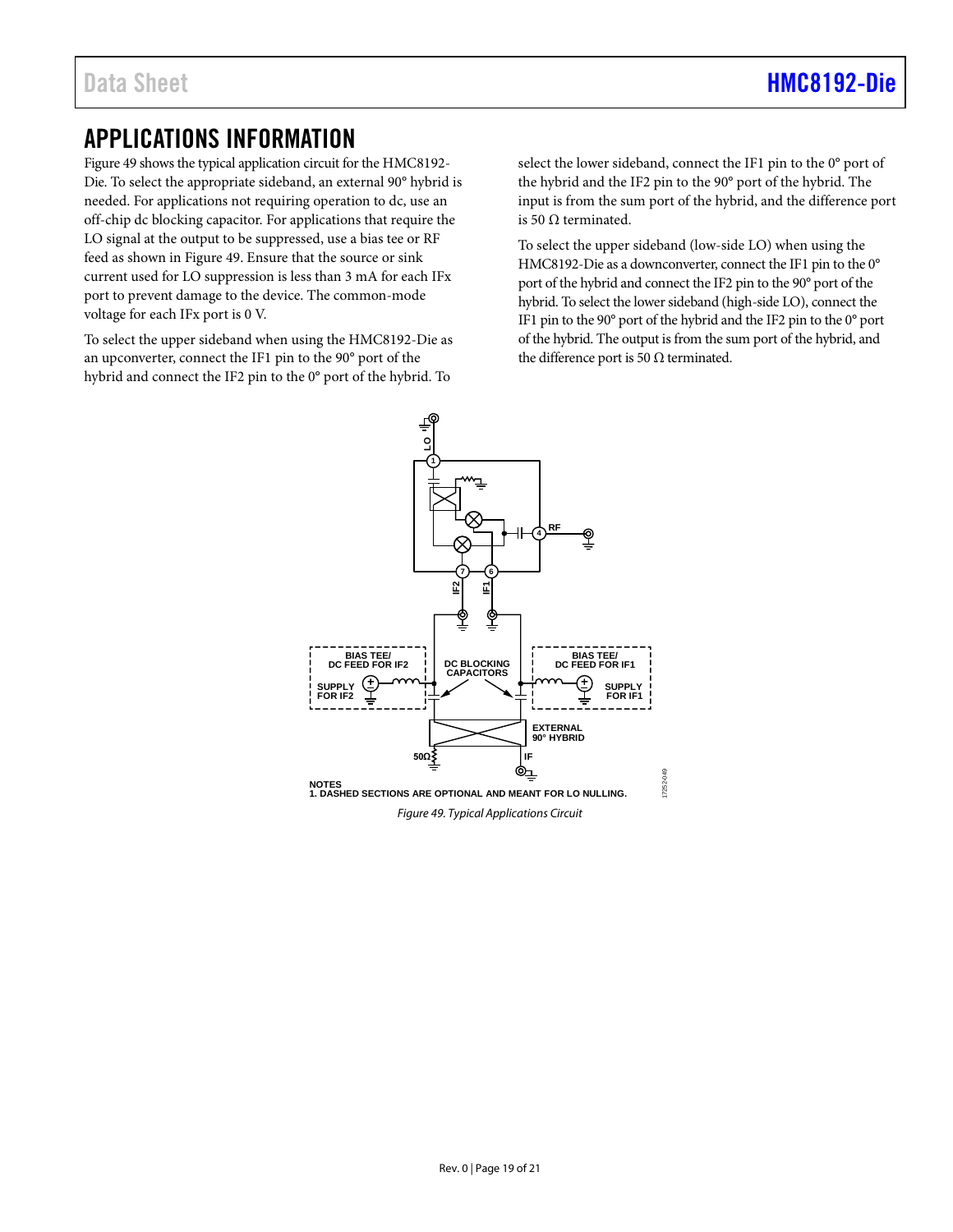### <span id="page-19-0"></span>MOUNTING AND BONDING TECHNIQUES FOR MILLIMETER WAVE GAAS MMICS

Attach the die directly to the ground plane eutectically or with conductive epoxy.

To bring RF to and from the chip use 50  $\Omega$  microstrip transmission lines on 0.127 mm (0.005 in.) thick alumina thin film substrates (se[e Figure 50\)](#page-19-4).



*Figure 50. Routing RF Signals*

<span id="page-19-4"></span>If 0.254 mm (0.010 in.) thick alumina thin film substrates must be used, raise the die 0.152 mm (0.006 in.) so that the surface of the die is coplanar with the surface of the substrate. One way to accomplish this is to attach the 0.102 mm (0.004 in.) thick die to a 0.152 mm (0.006 in.) thick molybdenum heat spreader (molytab), which is then attached to the ground plane (see [Figure 51\)](#page-19-5).



*Figure 51. Routing RF Signals (Raised)*

<span id="page-19-5"></span>Place the microstrip substrates as close to the die as possible to minimize ribbon bond length. Typical die to substrate spacing is 0.075 mm to 0.152 mm (0.003 in. to 0.006 in.). Gold ribbon of  $0.075$  mm  $(0.003$  in.) width and minimal length  $< 0.31$  mm (<0.012 in.) is recommended to minimize inductance on the RF, LO, and IF ports.

### <span id="page-19-1"></span>**HANDLING PRECAUTIONS**

To avoid permanent damage, adhere to the following precautions.

### *Storage*

All bare die ship in either waffle-based or gel-based ESD protective containers, and then sealed in an ESD protective bag. After opening the sealed ESD protective bag, all die must be stored in a dry nitrogen environment.

### *Cleanliness*

Handle the chips in a clean environment. Never use liquid cleaning systems to clean the chip.

### *Static Sensitivity*

Follow ESD precautions to protect against ESD strikes.

#### *Transients*

Suppress instrument and bias supply transients while bias is applied. To minimize inductive pickup, use shielded signal and bias cables.

### *General Handling*

Handle the chip only on the edges using a vacuum collet or with a sharp pair of bent tweezers. Because the surface of the chip has fragile air bridges, never touch the surface of the chip with a vacuum collet, tweezers or fingers.

### <span id="page-19-2"></span>**MOUNTING**

The chip is back metallized and can be die mounted with gold/tin (Au/Sn) eutectic preforms or with electrically conductive epoxy. The mounting surface must be clean and flat.

### *Eutectic Die Attach*

It is best to use an 80% Au/20% Sn preform with a work surface temperature of 255°C and a tool temperature of 265°C. When hot 90% nitrogen/10% hydrogen gas is applied, maintain a tool tip temperature at 290°C. Do not expose the chip to a temperature greater than 320°C for more than 20 sec. No more than 3 sec of scrubbing is required for attachment.

### *Epoxy Die Attach*

Apply a minimum amount of epoxy to the mounting surface so that a thin epoxy fillet is observed around the perimeter of the chip after placing it into position. Cure the epoxy per the schedule provided by the manufacturer.

### <span id="page-19-3"></span>**WIRE BONDING**

RF bonds made with 0.003 in.  $\times$  0.0005 in. gold ribbon are recommended for the RF ports. These bonds must be thermosonically bonded with a force of 40 g to 60 g. DC bonds of 0.025 mm (0.001 in.) diameter, thermosonically bonded, are recommended. Create ball bonds with a force of 40 g to 50 g and wedge bonds with a force of 18 g to 22 g. Create all bonds with a nominal stage temperature of 150°C. Apply a minimum amount of ultrasonic energy to achieve reliable bonds. Keep all bonds as short as possible, less than 0.31 mm (0.012 in.).